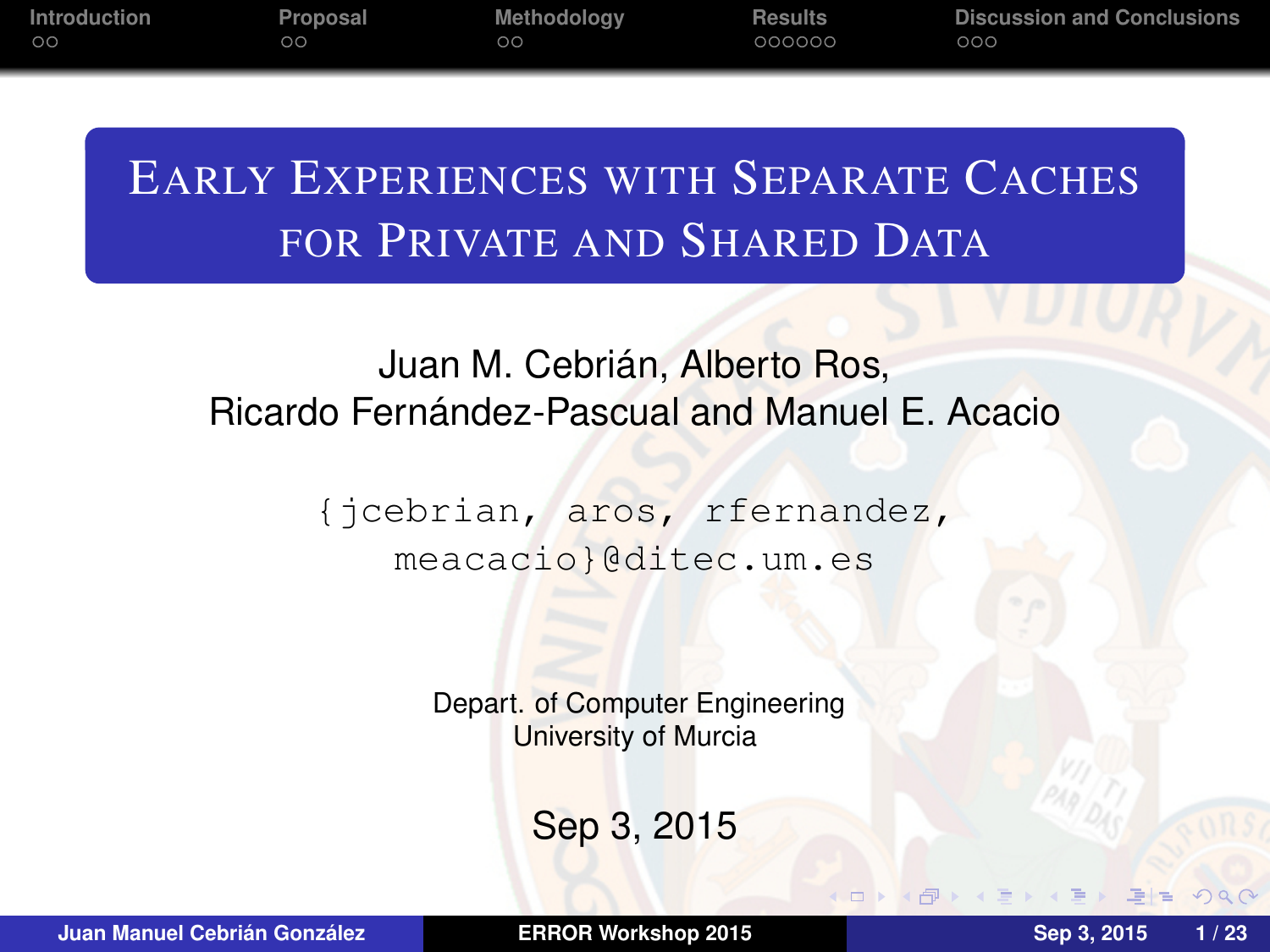| Introduction   | Proposal | Methodoloav | <b>Results</b> | <b>Discussion and Conclusions</b> |
|----------------|----------|-------------|----------------|-----------------------------------|
| $\circ$        | ററ       | ററ          | 000000         | 000                               |
| <b>OUTLINE</b> |          |             |                |                                   |







## <sup>4</sup> R[ESULTS](#page-14-0)



 $E$  narry

ミャマミ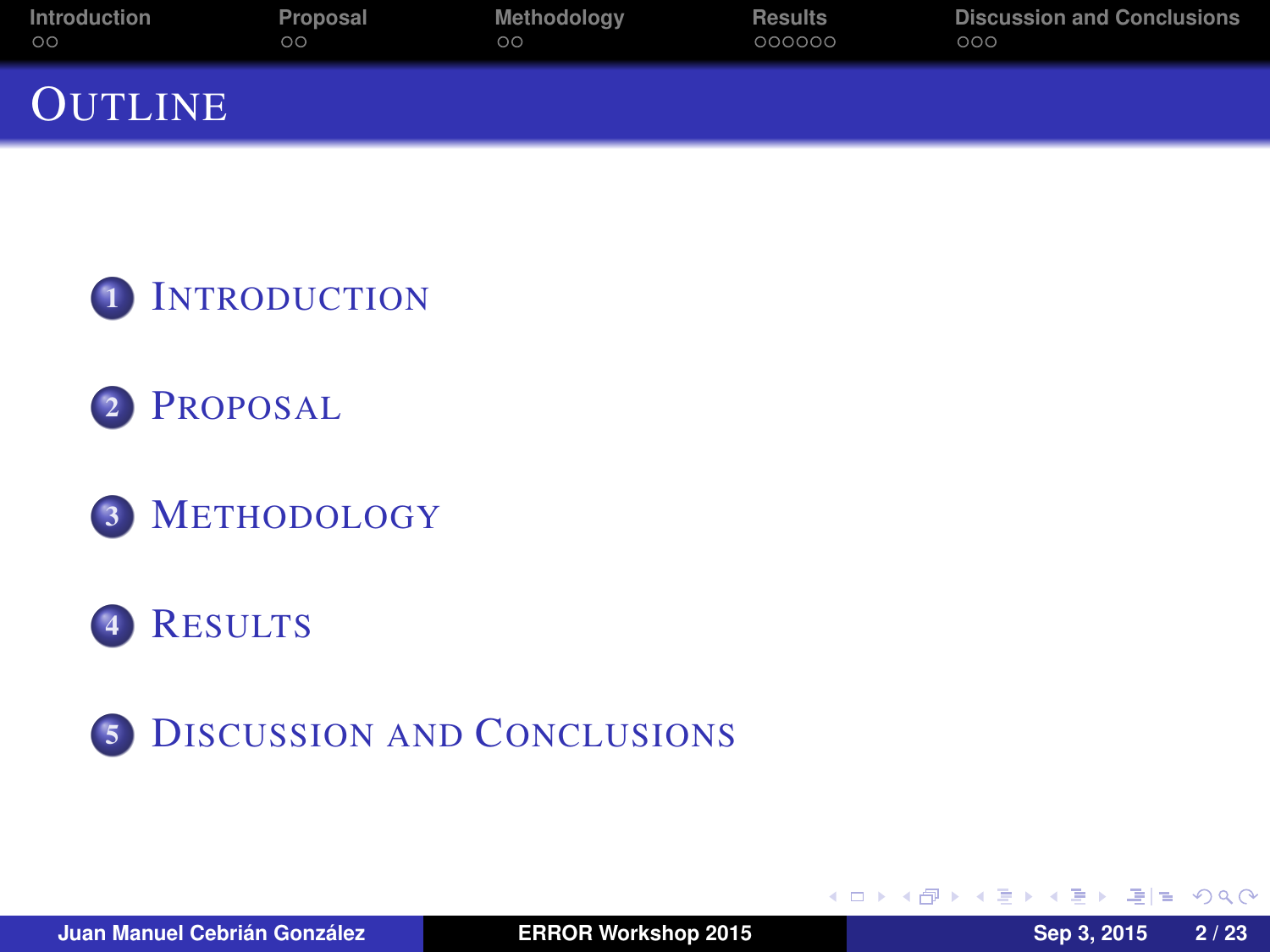| Introduction   | Proposal | Methodology | <b>Results</b> | <b>Discussion and Conclusions</b> |
|----------------|----------|-------------|----------------|-----------------------------------|
| $\circ$        | ററ       | ററ          | 000000         | 000                               |
| <b>OUTLINE</b> |          |             |                |                                   |





<sup>3</sup> M[ETHODOLOGY](#page-11-0)

## **R[ESULTS](#page-14-0)**



4 0 8

<span id="page-2-0"></span> $AB + AB + AB + B = AQ$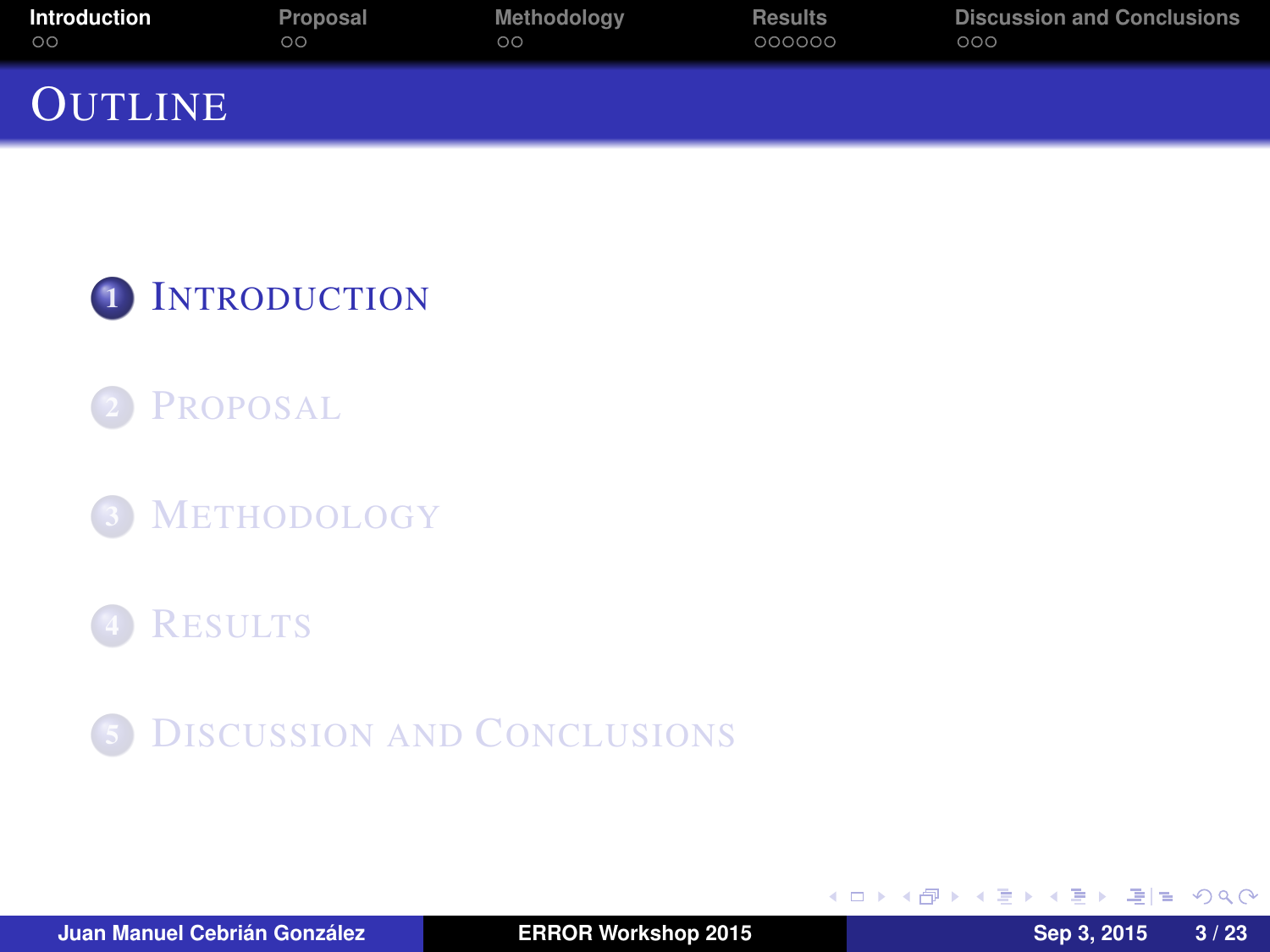| Introduction                               | Proposal | Methodology | <b>Results</b> | <b>Discussion and Conclusions</b> |
|--------------------------------------------|----------|-------------|----------------|-----------------------------------|
| $\bullet$                                  | 00       | ററ          | 000000         | 000                               |
| <b>CURRENT TRENDS</b><br><b>MOTIVATION</b> |          |             |                |                                   |

- Shared-memory architectures are predominant in multi-core microprocessors from all market segments
	- Correctness is ensured by means of coherence protocols and consistency models
	- But performance and scalability are limited by the amount and size of the messages used to maintain coherence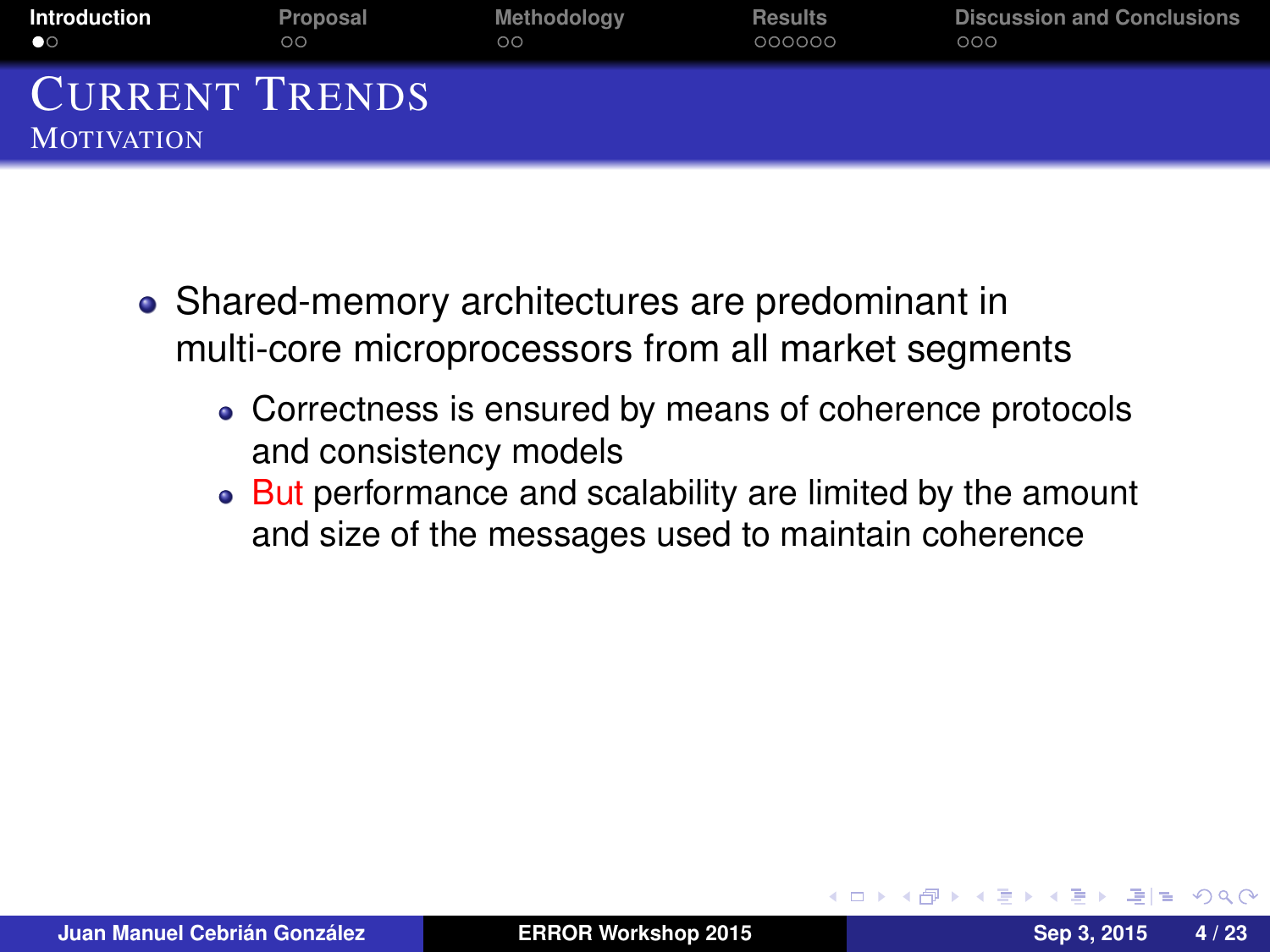| Introduction                               | Proposal | Methodology | <b>Results</b> | <b>Discussion and Conclusions</b> |
|--------------------------------------------|----------|-------------|----------------|-----------------------------------|
| $\bullet$                                  | 00       | ററ          | 000000         | 000                               |
| <b>CURRENT TRENDS</b><br><b>MOTIVATION</b> |          |             |                |                                   |

- Shared-memory architectures are predominant in multi-core microprocessors from all market segments
	- Correctness is ensured by means of coherence protocols and consistency models
	- But performance and scalability are limited by the amount and size of the messages used to maintain coherence
- Blindly keeping coherence for all memory accesses translates into an unnecessary overhead for data that will remain coherent after the access
	- Read-only shared data
	- Private data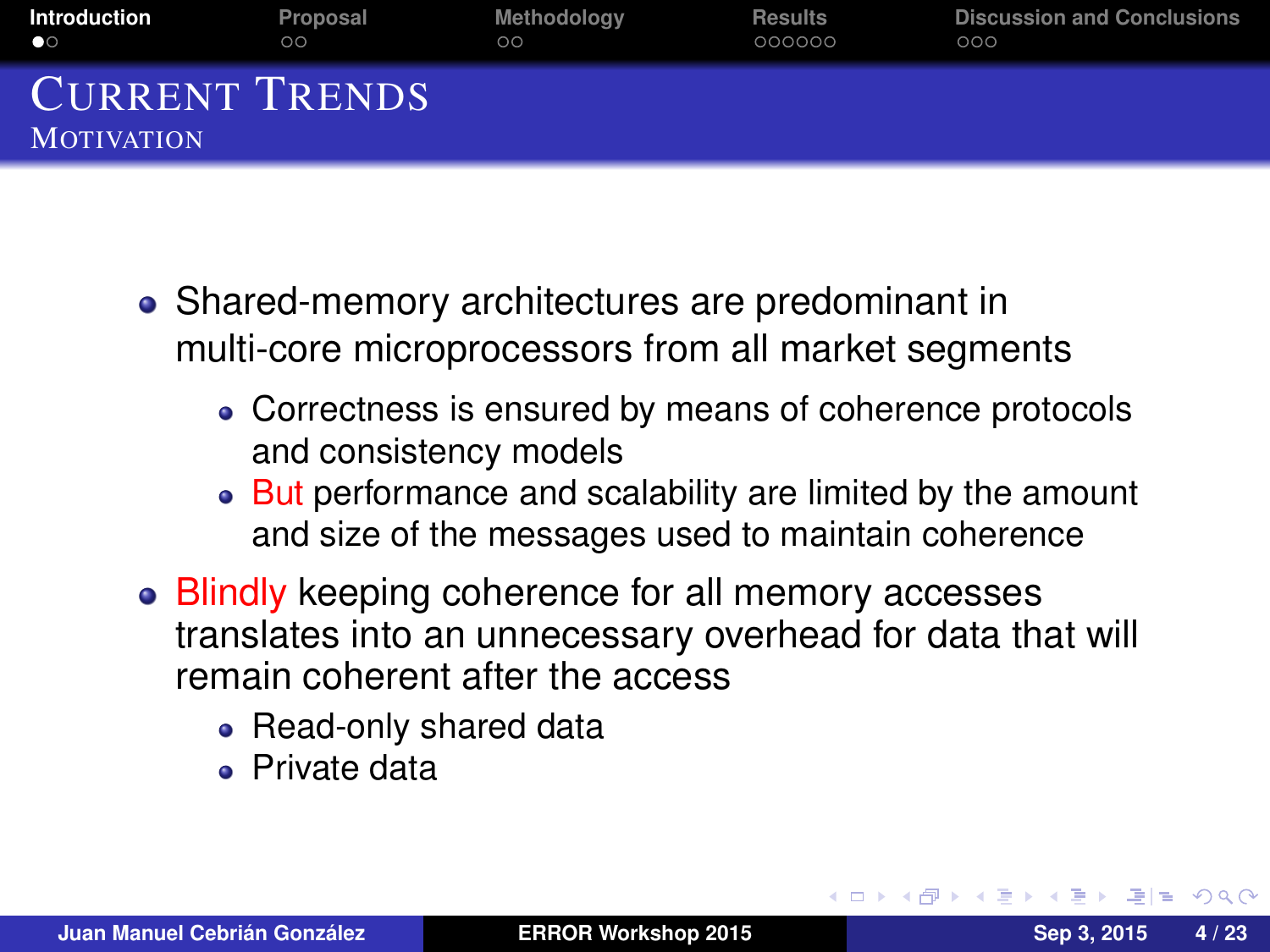| Introduction                       | Proposal | Methodoloav | <b>Results</b> | <b>Discussion and Conclusions</b> |
|------------------------------------|----------|-------------|----------------|-----------------------------------|
| $\circ\bullet$                     | $\circ$  | $\circ$     | 000000         | 000                               |
| <b>INTRODUCTION</b><br><b>IDEA</b> |          |             |                |                                   |

Why treat all accesses the same regardless of the nature of the data being accessed?

4 0 8

 $QQ$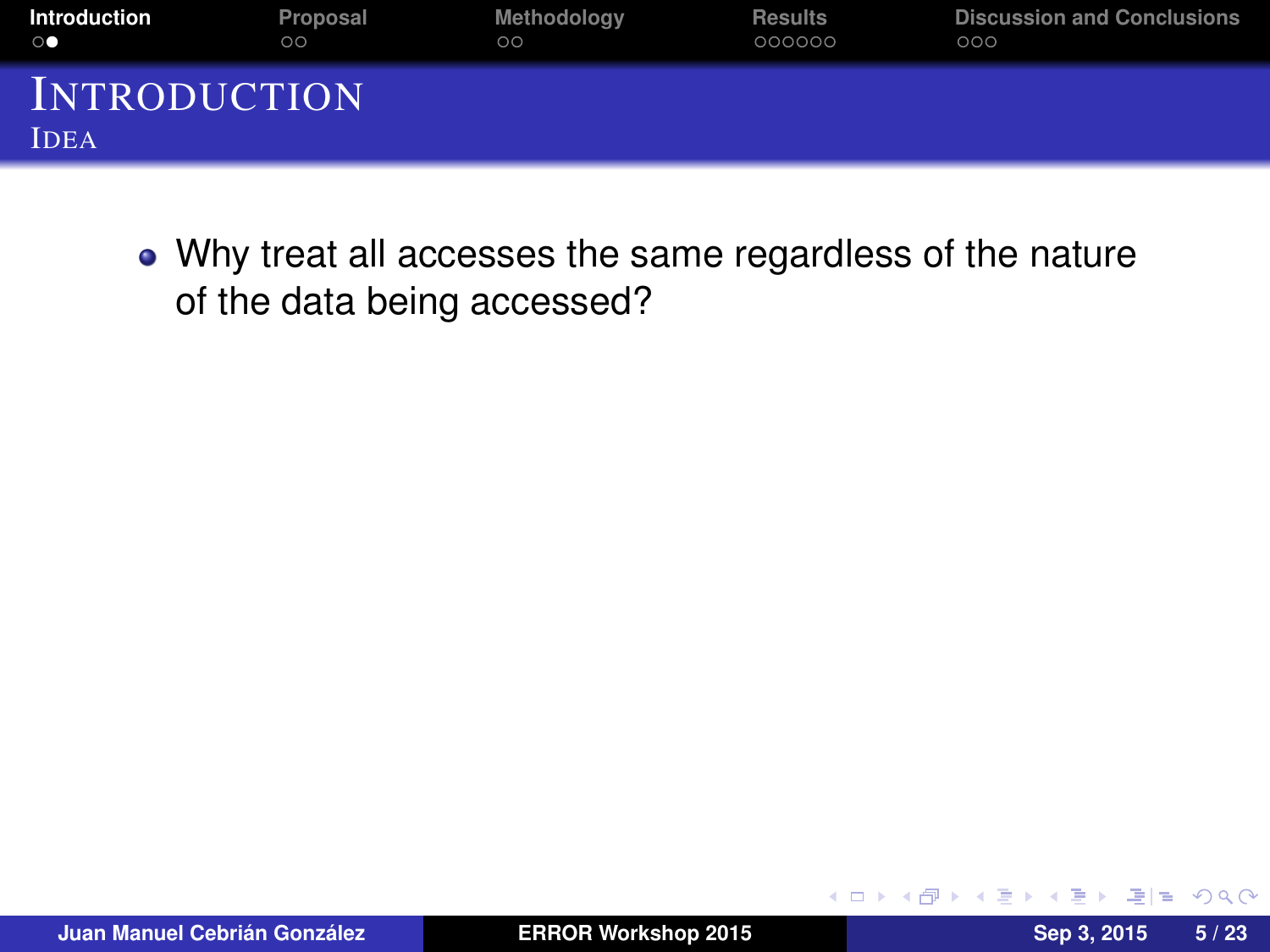| <b>Introduction</b>                | Proposal | Methodology | <b>Results</b> | <b>Discussion and Conclusions</b> |
|------------------------------------|----------|-------------|----------------|-----------------------------------|
| $\circ\bullet$                     | $\circ$  | $\circ$     | 000000         | 000                               |
| <b>INTRODUCTION</b><br><b>IDEA</b> |          |             |                |                                   |

- Why treat all accesses the same regardless of the nature of the data being accessed?
- Idea use of dedicated caches for **private** (+shared read-only) and **shared data**
	- Eliminates the need for a coherence directory, improving scalability of the multi-core architecture
	- Reduces the pressure on the L1P and overall combined L1D misses
	- Reduces the amount of duplicated data in L1 caches

 $= 1 - \Omega$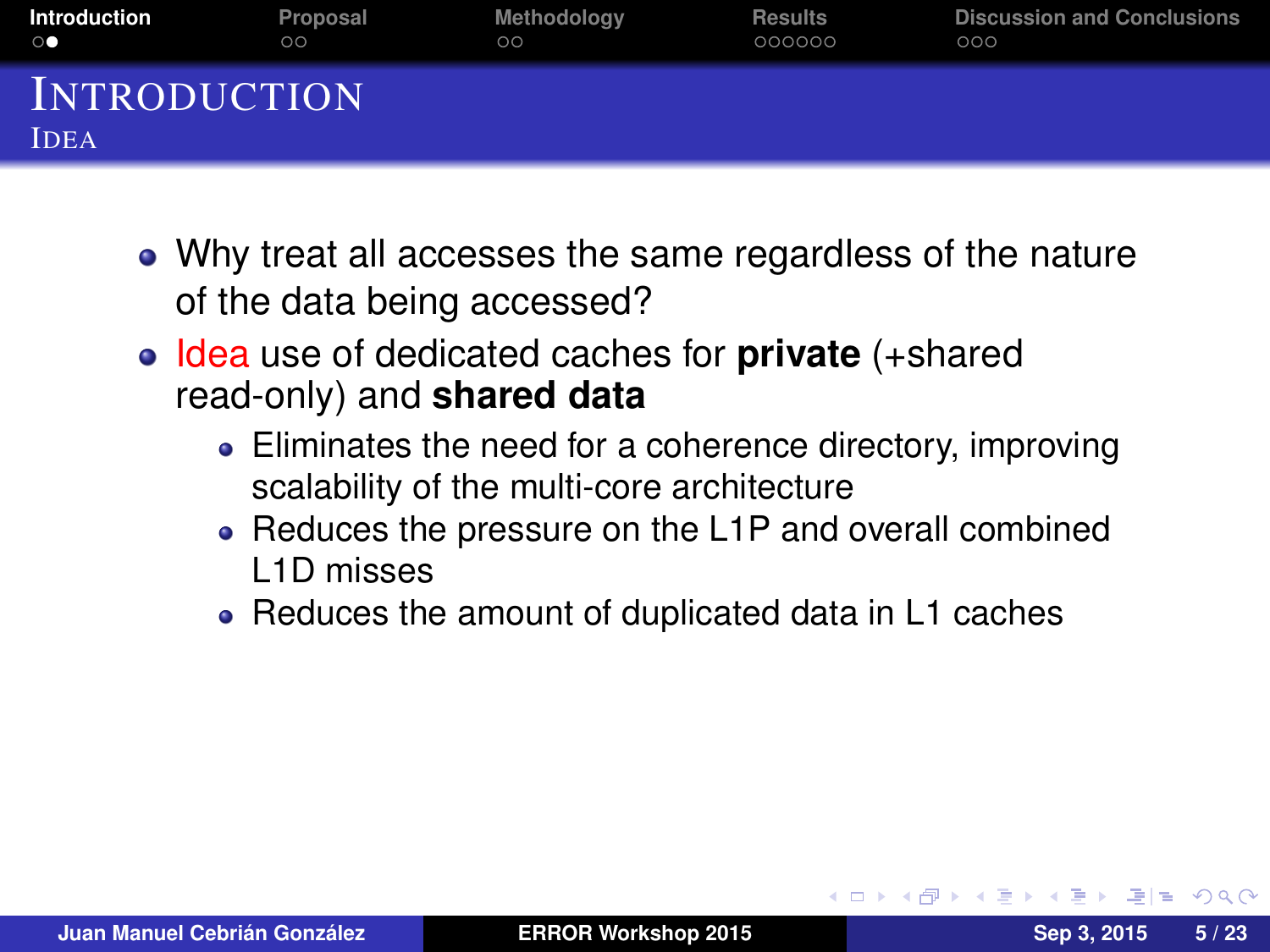| <b>Introduction</b>                | Proposal | Methodology | <b>Results</b> | <b>Discussion and Conclusions</b> |
|------------------------------------|----------|-------------|----------------|-----------------------------------|
| $\circ\bullet$                     | $\circ$  | $\circ$     | 000000         | 000                               |
| <b>INTRODUCTION</b><br><b>IDEA</b> |          |             |                |                                   |

- Why treat all accesses the same regardless of the nature of the data being accessed?
- Idea use of dedicated caches for **private** (+shared read-only) and **shared data**
	- Eliminates the need for a coherence directory, improving scalability of the multi-core architecture
	- Reduces the pressure on the L1P and overall combined L1D misses
	- Reduces the amount of duplicated data in L1 caches
- However
	- Increases latency when accessing the shared data (uses the network and may require high bandwidth)
	- Requires a classification mechanism to detect the nature of the data

<span id="page-7-0"></span>K 何 ▶ K ヨ ▶ K ヨ ▶ ヨ ヨ ヨ の Q (^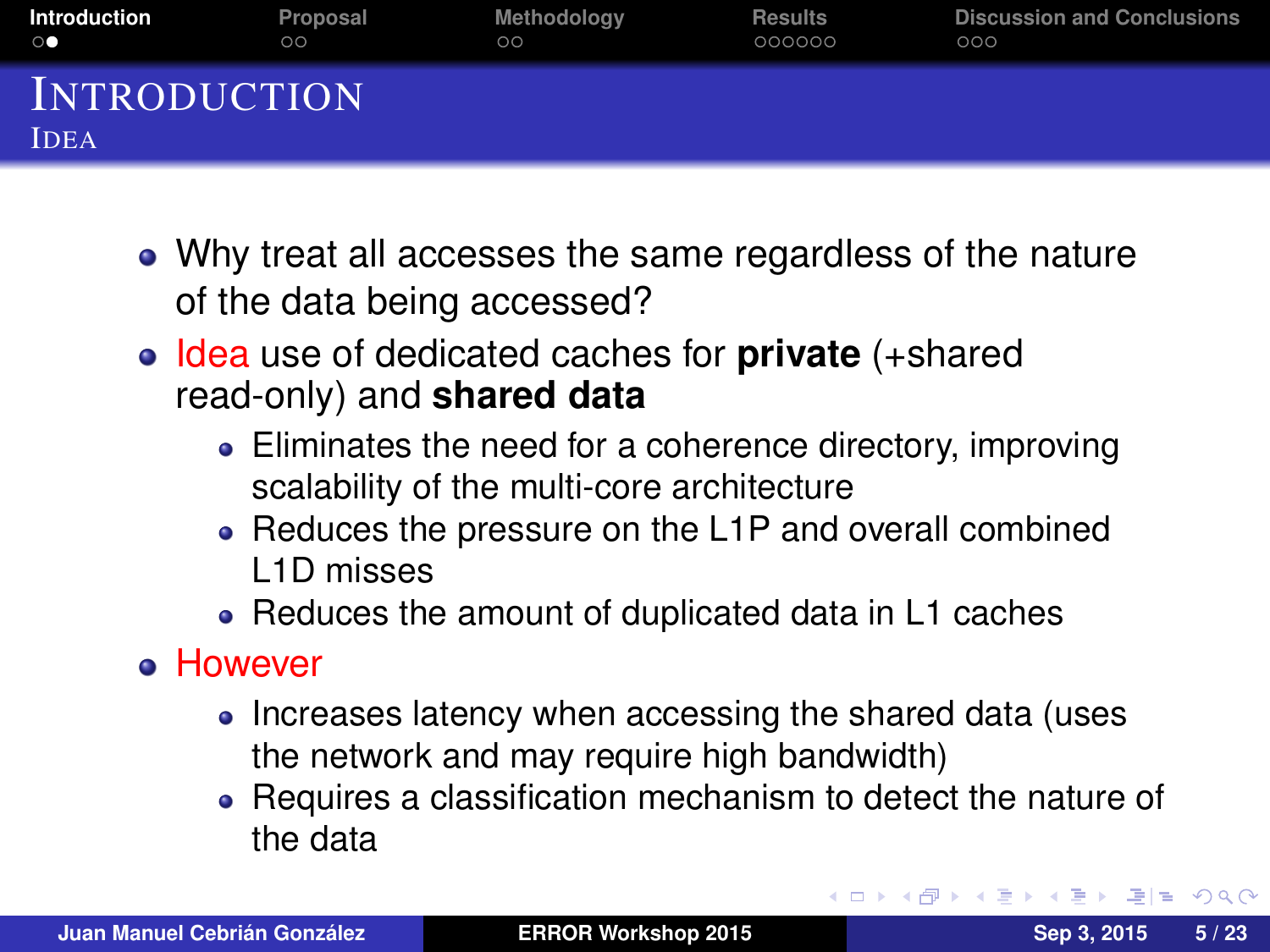| Introduction   | Proposal | Methodoloav | <b>Results</b> | <b>Discussion and Conclusions</b> |
|----------------|----------|-------------|----------------|-----------------------------------|
| $\circ$        | ററ       | ററ          | 000000         | 000                               |
| <b>OUTLINE</b> |          |             |                |                                   |





<sup>3</sup> M[ETHODOLOGY](#page-11-0)

## **R[ESULTS](#page-14-0)**



4 0 8

<span id="page-8-0"></span> $AB + AB + AB + AB + ABA$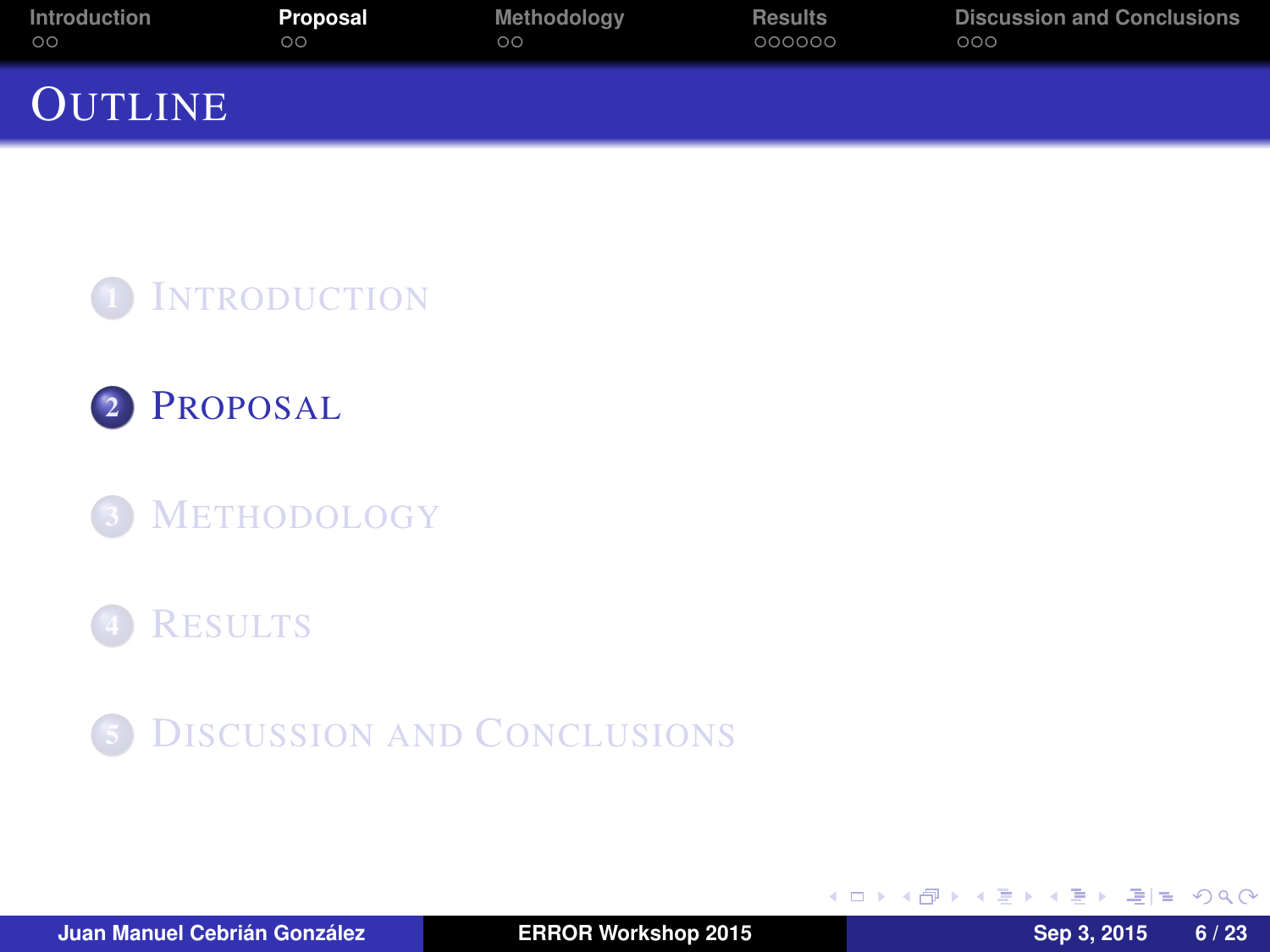| Introduction                       | Proposal  | Methodoloav | <b>Results</b> | <b>Discussion and Conclusions</b> |
|------------------------------------|-----------|-------------|----------------|-----------------------------------|
| $\circ$                            | $\bullet$ | ററ          | 000000         | 000                               |
| PROPOSAL<br>DEDICATED CACHE DESIGN |           |             |                |                                   |



- **Access the classification mechanism**
- Check the local cache for private data or the router for shared data
- Update the classification mechanism based on the nature of the data and move data between the private and shared caches

#### DEDICATED CACHE DESIGN

- Private \$ (L1P) independent for each core
- Shared \$ (L1S) logically shared but physically distributed
- Coherence messages only required w[he](#page-8-0)[n](#page-10-0) [n](#page-8-0)[at](#page-9-0)[u](#page-10-0)[r](#page-8-0)[e c](#page-9-0)[h](#page-10-0)[a](#page-8-0)[n](#page-10-0)[g](#page-11-0)[e](#page-0-0)[s](#page-25-0)

<span id="page-9-0"></span>റെ ര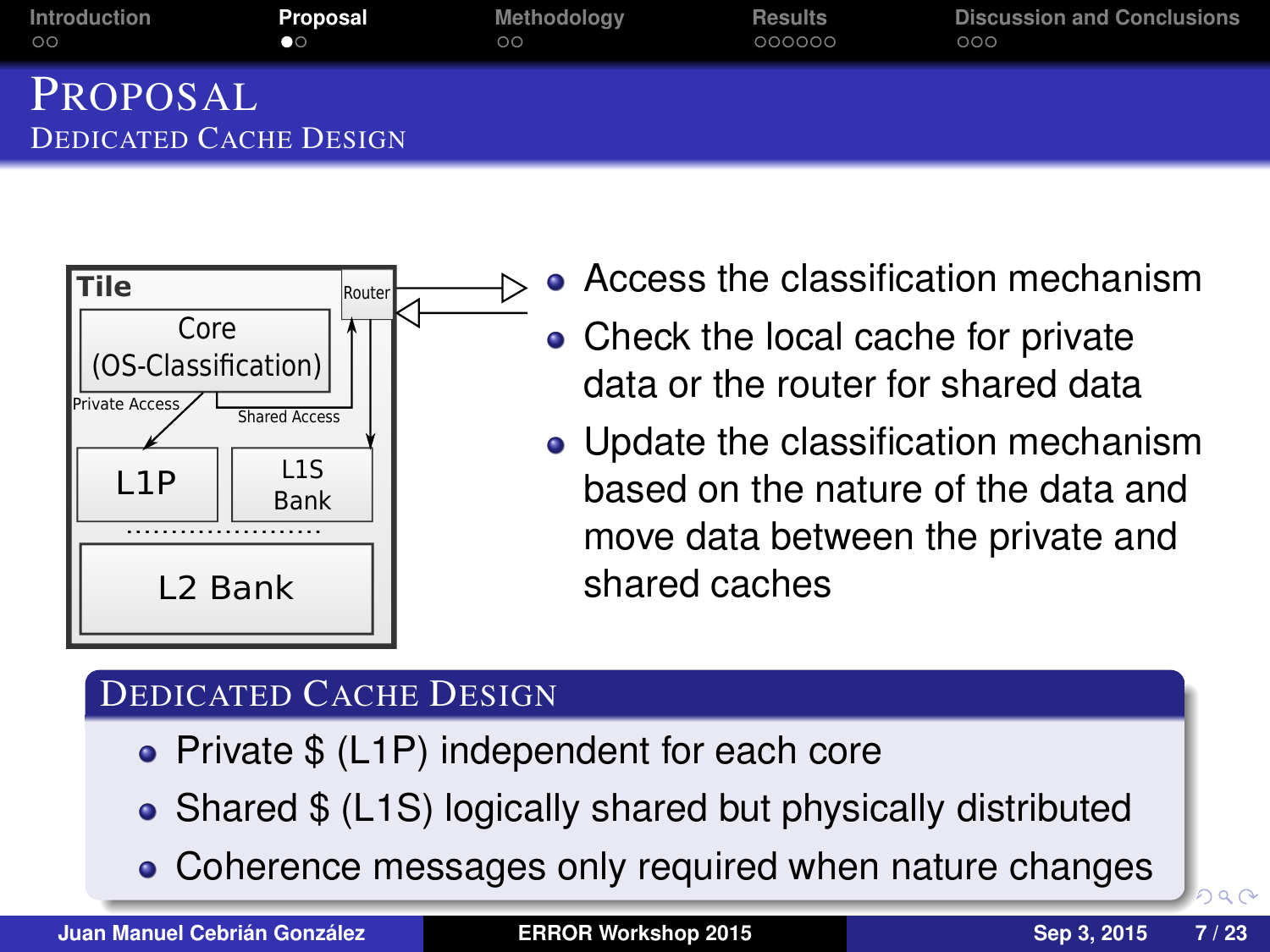| Introduction                                | Proposal | Methodology | <b>Results</b> | <b>Discussion and Conclusions</b> |
|---------------------------------------------|----------|-------------|----------------|-----------------------------------|
| ററ                                          | œ        | ററ          | 000000         | റററ                               |
| PROPOSAL<br><b>CLASSIFICATION MECHANISM</b> |          |             |                |                                   |

#### CLASSIFICATION MECHANISM

Our proposal requires a classification mechanism that detects private and shared data

Many mechanisms in the literature that work at different levels: compiler, OS, coherence protocol, etc

We chose a OS-level (at a page granularity) mechanism because of its simplicity

- When a core accesses a page it is marked private in the page table
- A second access to a page (marked as private) by a different core will force an update on the page table state to shared

<span id="page-10-0"></span>**KALLEY (E) BE MAN**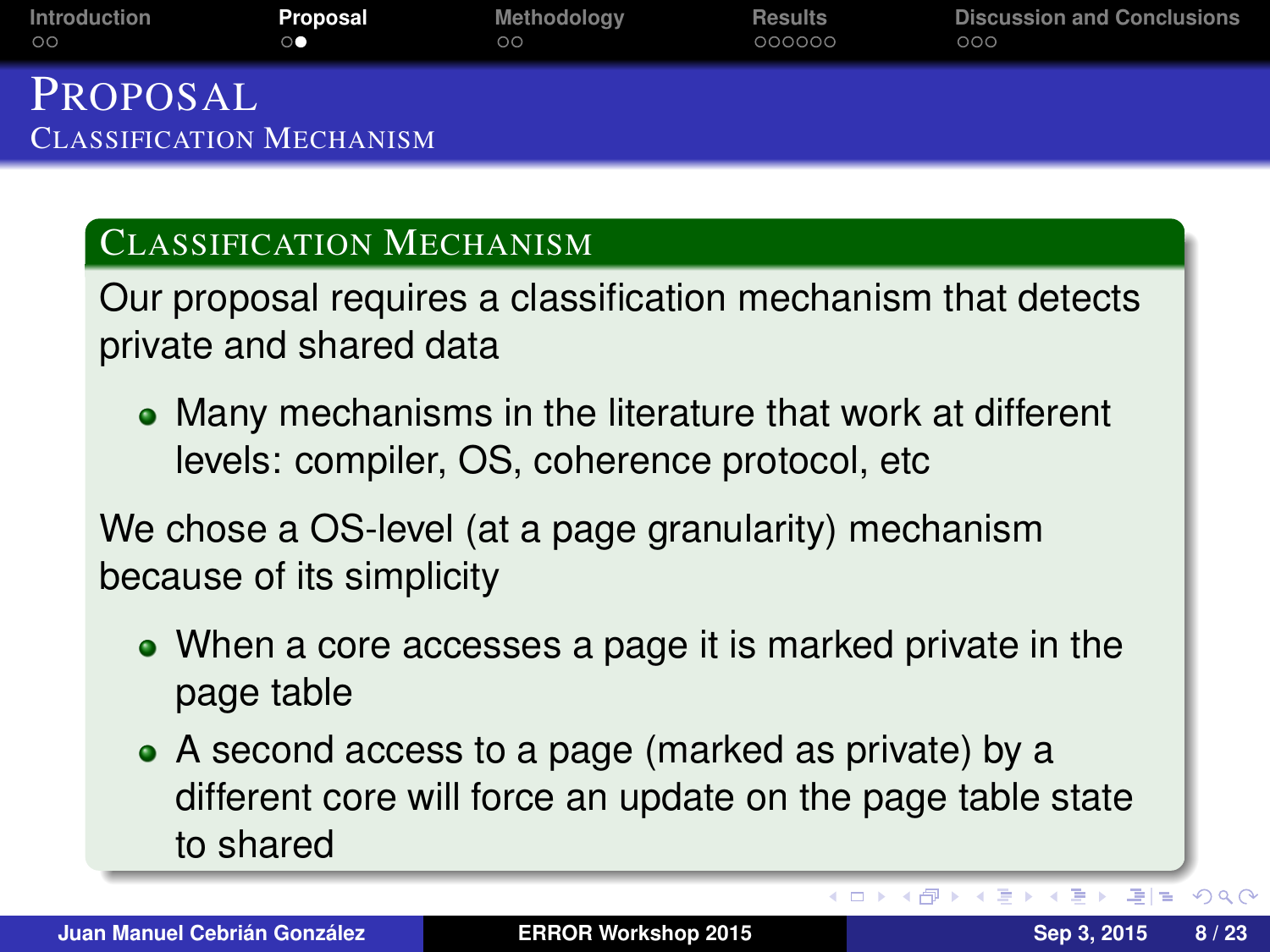| Introduction   | Proposal | Methodology | <b>Results</b> | <b>Discussion and Conclusions</b> |
|----------------|----------|-------------|----------------|-----------------------------------|
| $\circ$        | ററ       | ററ          | 000000         | 000                               |
| <b>OUTLINE</b> |          |             |                |                                   |







## **R[ESULTS](#page-14-0)**



4 0 8

同→

 $\mathcal{A} \oplus \mathcal{B} \rightarrow \mathcal{A} \oplus \mathcal{B}$ 

<span id="page-11-0"></span> $E|E \cap Q$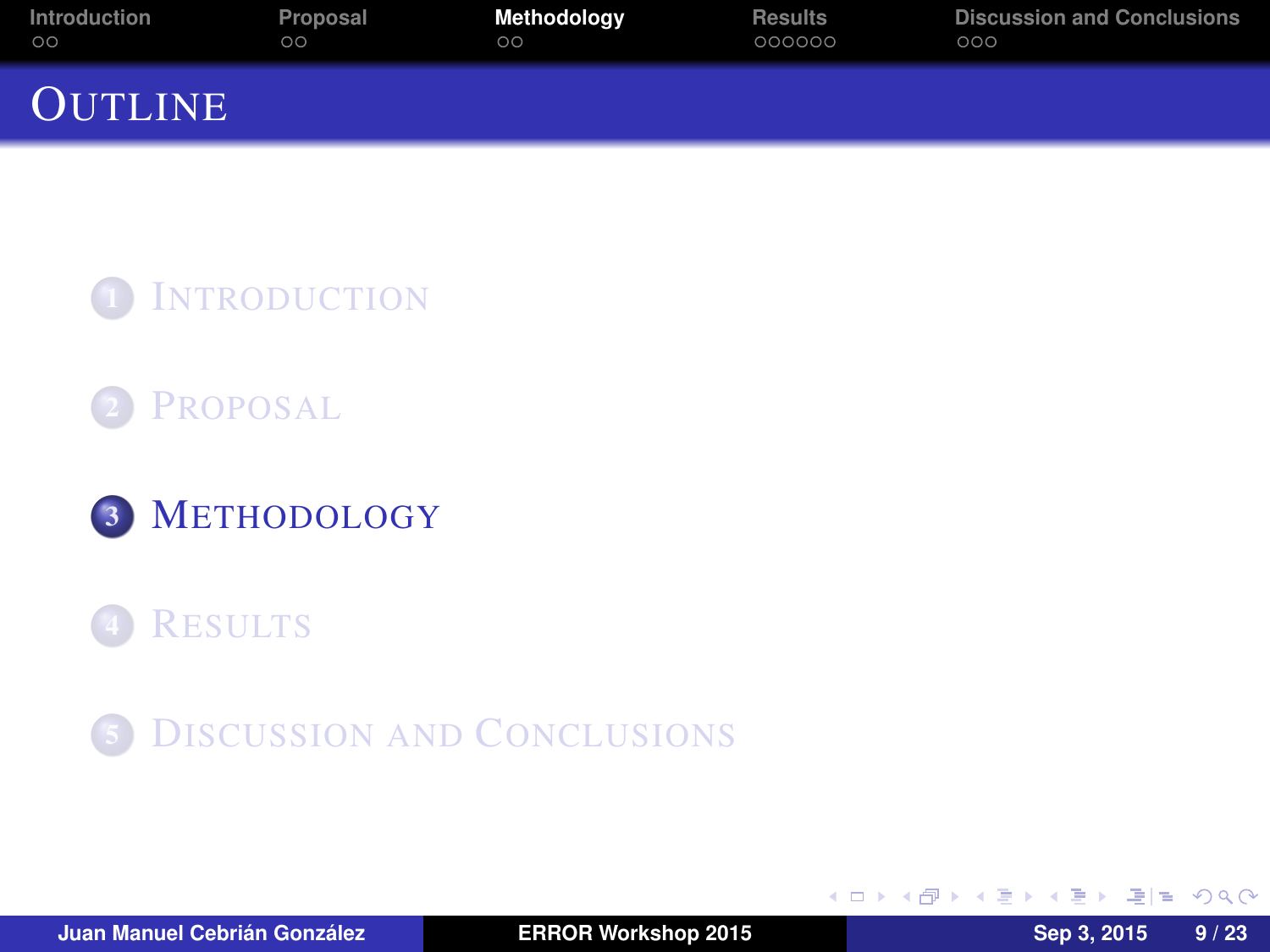| Introduction<br>$\circ$                                                                                    | Proposal<br>$\circ$ | Methodology<br>$\bullet$ | <b>Results</b><br>000000                                                     | <b>Discussion and Conclusions</b><br>000 |  |
|------------------------------------------------------------------------------------------------------------|---------------------|--------------------------|------------------------------------------------------------------------------|------------------------------------------|--|
| <b>EVALUATION ENVIRONMENT</b>                                                                              |                     |                          |                                                                              |                                          |  |
|                                                                                                            |                     | $L1I$ \$<br>L1SS         | Router<br>CPU Core<br>L1PS<br>$L2$ \$<br>(Tags)<br>$L2$$ (Data)<br>Directory |                                          |  |
| <b>EVALUATION ENVIRONMENT</b>                                                                              |                     |                          |                                                                              |                                          |  |
| • The simulated architecture corresponds to a single chip multiprocessor<br>(tiled-CMP) featuring 16 cores |                     |                          |                                                                              |                                          |  |

- Real system data accesses captured by PIN are used as input for the GEMS 2.1 simulation environment
- The interconnection network uses Garnet (for tiled and custom layouts) and a "simple" idealized network model without contention for our idealized evaluation
- We compare against a traditional MESI protocol
- We evaluate our proposal using the applications from the SPLASH-2 benchmark suite with the recommended input sizes

 $299$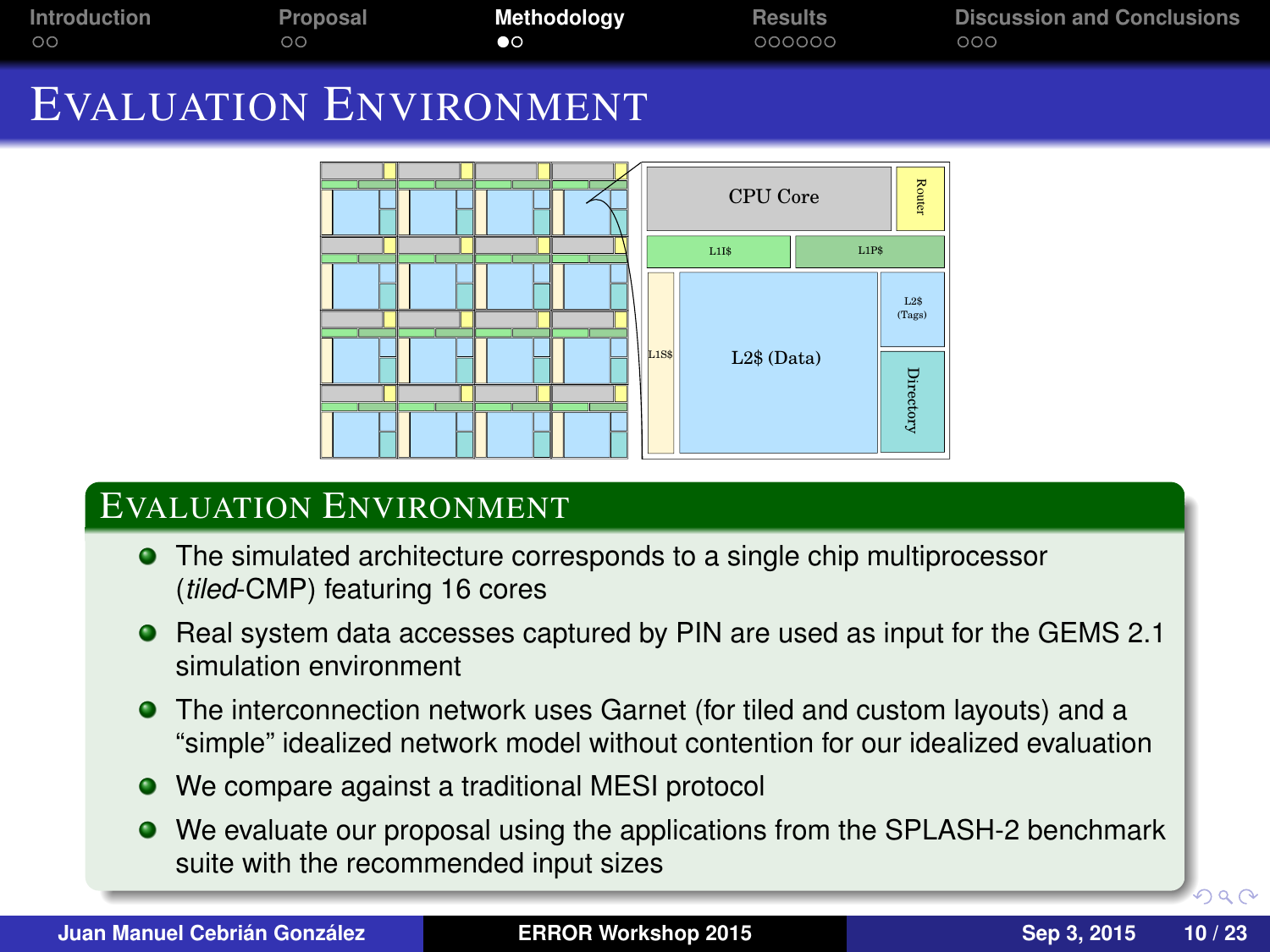| Introduction                                                  | Proposal | Methodoloav | Results | <b>Discussion and Conclusions</b> |
|---------------------------------------------------------------|----------|-------------|---------|-----------------------------------|
| $\circ$                                                       | ററ       | $\circ$     | 000000  | 000                               |
| <b>EVALUATION ENVIRONMENT</b><br><b>SIMULATION PARAMETERS</b> |          |             |         |                                   |

| <b>Memory parameters</b>                    |                                  |  |  |
|---------------------------------------------|----------------------------------|--|--|
| Block size                                  | 64 bytes                         |  |  |
| L1 cache (data & private & instr.)          | 32 KB, 4 ways                    |  |  |
| L1 access latency (data & private & instr.) | 4 cycle                          |  |  |
| L1S (shared)                                | (32 KB, 4 ways) per tile         |  |  |
| L1S access latency                          | $4 +$ Network                    |  |  |
| L2 cache (shared)                           | 512 KB/tile, 16 ways             |  |  |
| L2 access latency                           | 12 cycle                         |  |  |
| Cache organization                          | Inclusive                        |  |  |
| Directory information                       | Included in L2                   |  |  |
| Memory access time                          | 160 cycles                       |  |  |
| <b>Network parameters</b>                   |                                  |  |  |
| Topology                                    | Base: 2-D mesh $(4 \times 4)$    |  |  |
|                                             | Other: Custom/Simple Network     |  |  |
| Routing method                              | X-Y determinist                  |  |  |
| Message size                                | 5 flits (data), 1 flit (control) |  |  |
| Link time                                   | 1 cycle                          |  |  |
| Bandwidth                                   | 1 flit per cycle                 |  |  |

(ロ) (個) (目) (目) (目) 目目 のQ (V)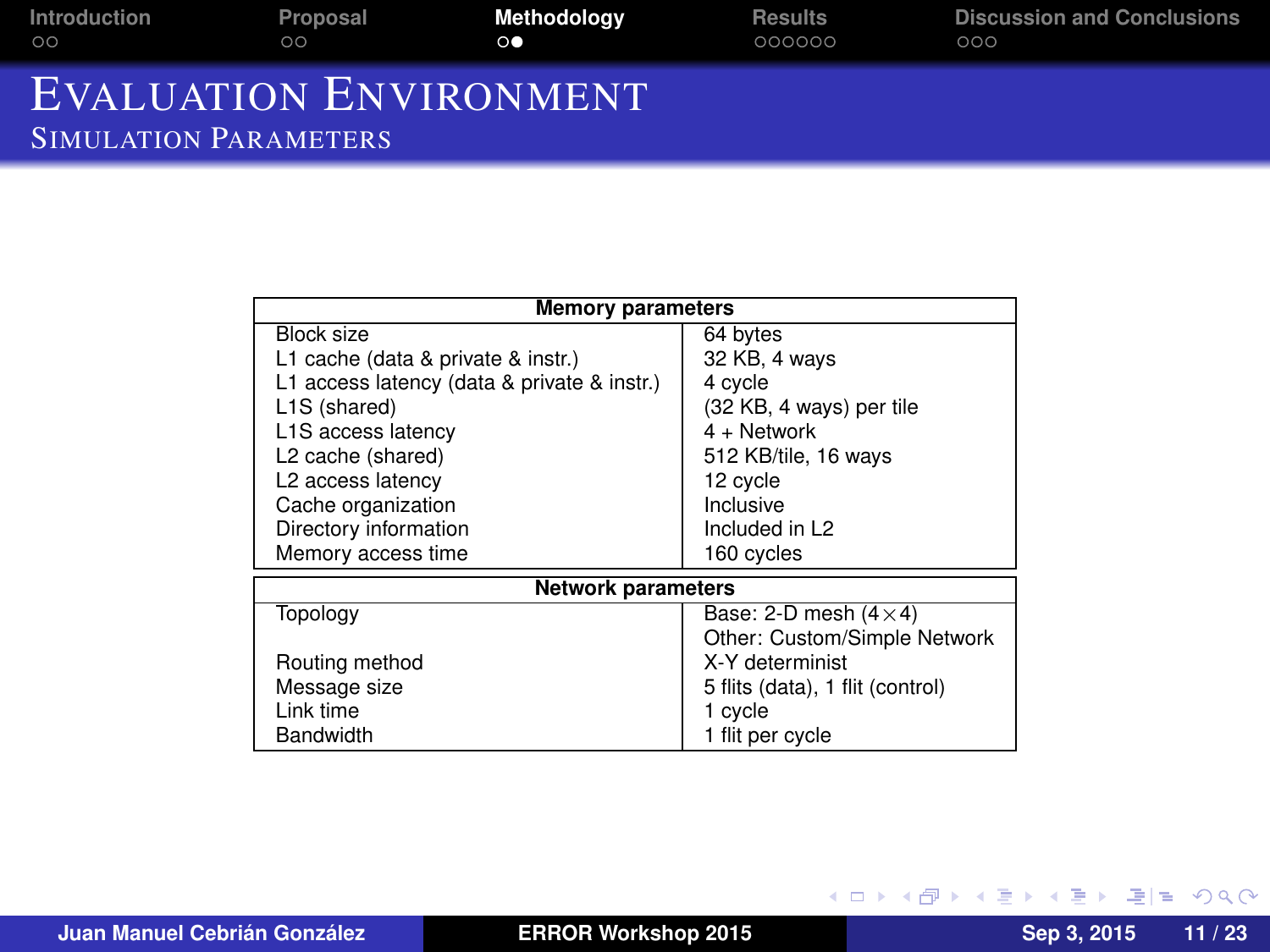| Introduction   | Proposal | Methodoloav | Results | <b>Discussion and Conclusions</b> |
|----------------|----------|-------------|---------|-----------------------------------|
| $\circ$        | ററ       | ററ          | 000000  | 000                               |
| <b>OUTLINE</b> |          |             |         |                                   |

1 I[NTRODUCTION](#page-2-0)



<sup>3</sup> M[ETHODOLOGY](#page-11-0)



**5** D[ISCUSSION AND](#page-22-0) CONCLUSIONS

4 0 8

<span id="page-14-0"></span>K 何 ▶ K ヨ ▶ K ヨ ▶ ヨ ヨ ヨ の Q (^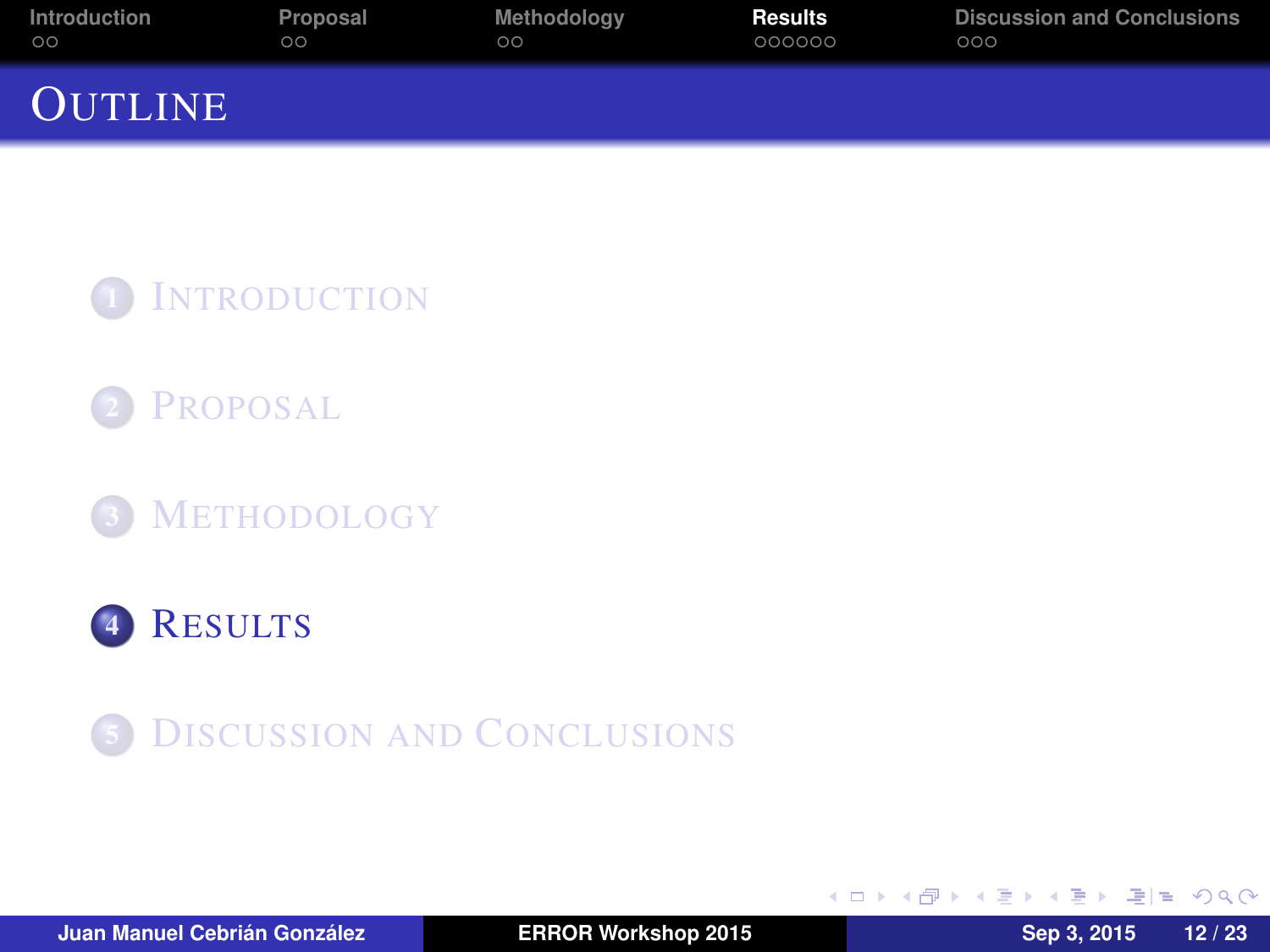| Introduction   | Proposal | Methodoloav | <b>Results</b>  | <b>Discussion and Conclusions</b> |
|----------------|----------|-------------|-----------------|-----------------------------------|
| $\circ$        | ററ       | ററ          | $\bullet$ 00000 | 000                               |
| <b>RESULTS</b> |          |             |                 |                                   |



#### TILED DESIGN, 2D MESH GARNET NETWORK. CLH LOCKS

● Realistic layout design, but huge overall slowdown (3.7x)

NORMALIZED RUNTIME (TO UNIFIED/MESI L1D)

Great variability in the results (some applications hide latency better)  $\bullet$ 

**Juan Manuel Cebrián González [ERROR Workshop 2015](#page-0-0) Sep 3, 2015 13 / 23**

理性

∍

 $\Omega$ 

4 同 ト 4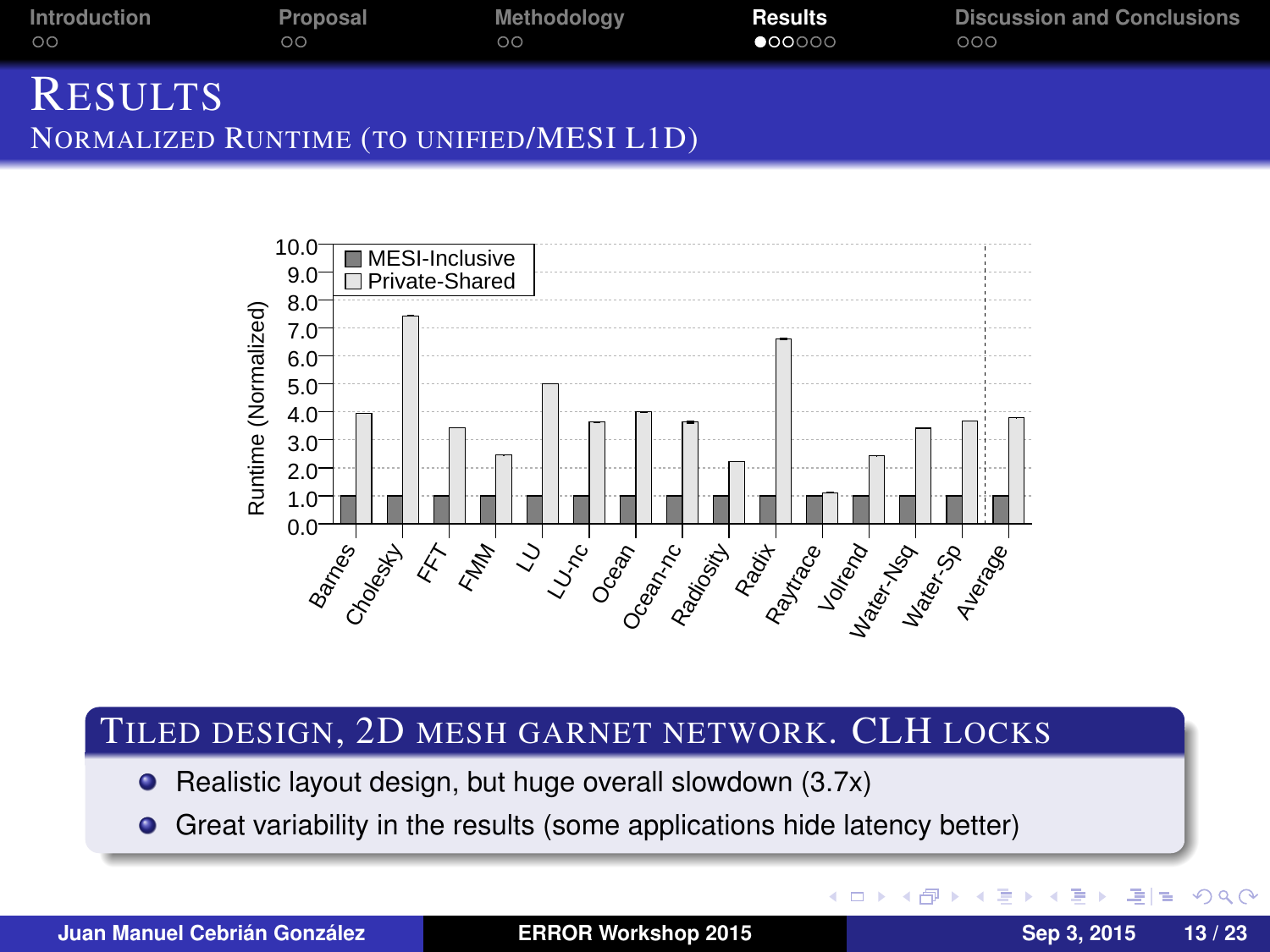| Introduction                          | Proposal | Methodology | <b>Results</b> | <b>Discussion and Conclusions</b> |
|---------------------------------------|----------|-------------|----------------|-----------------------------------|
| $\circ$                               | $\circ$  | $\circ$     | 000000         | 000                               |
| <b>RESULTS</b><br><b>CACHE MISSES</b> |          |             |                |                                   |

 $\bullet$  Now we must discover why we experienced this behavior while others did not, and how we could solve this issue

KOD KAR KED KED EE MAA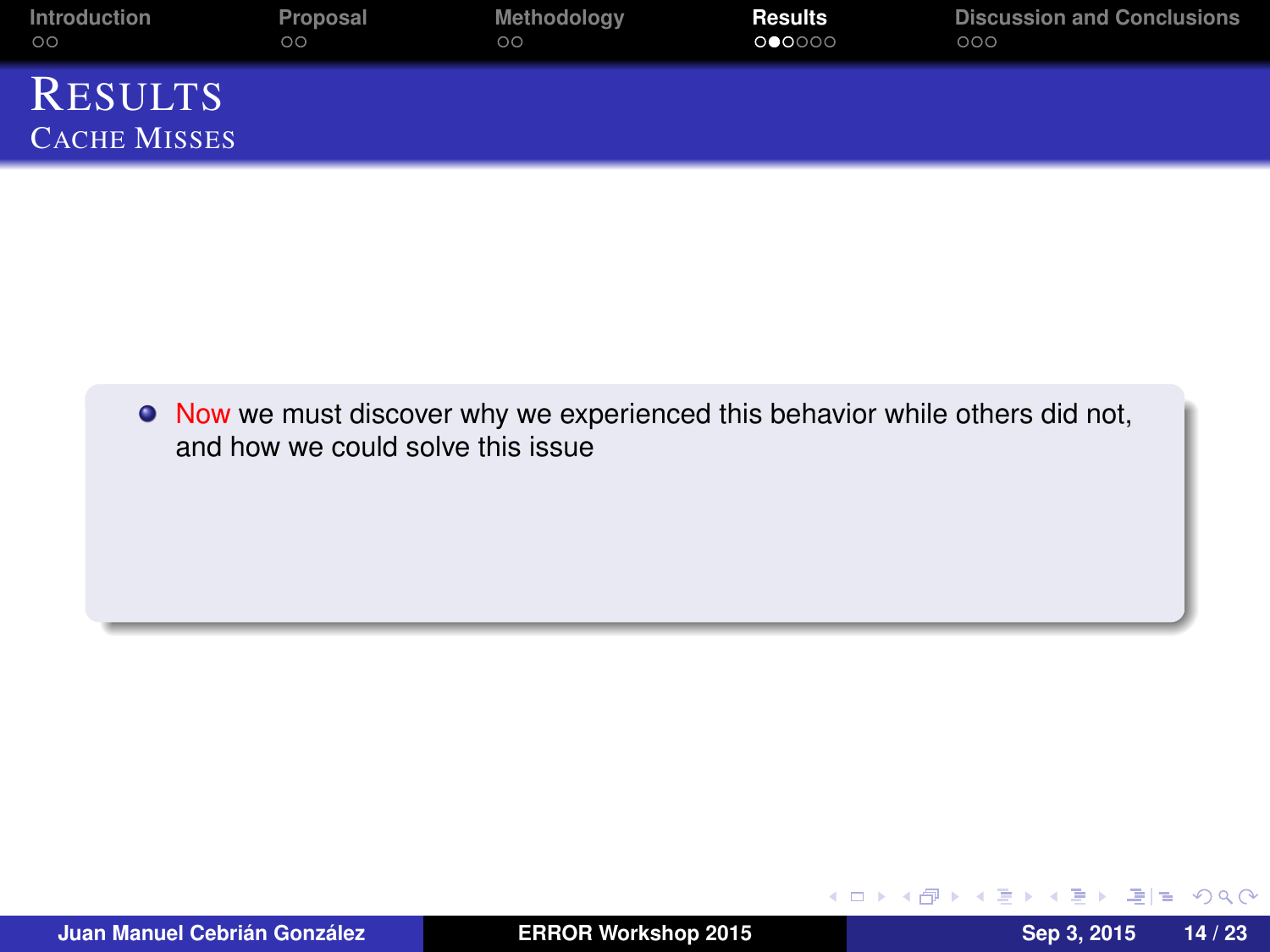| Introduction                          | Proposal | Methodoloav | <b>Results</b> | <b>Discussion and Conclusions</b> |
|---------------------------------------|----------|-------------|----------------|-----------------------------------|
| $\circ$                               | $\circ$  | $\circ$     | 000000         | 000                               |
| <b>RESULTS</b><br><b>CACHE MISSES</b> |          |             |                |                                   |



- $\bullet$  Now we must discover why we experienced this behavior while others did not, and how we could solve this issue
- The extra combined capacity of the L1D (L1P+L1S) causes a significant reduction on the number of cache misses (4-Way 128-entry L1S)
- **But L1S accesses cost as much as misses on the private cache, so performance** benefits are minimal

**Juan Manuel Cebrián González [ERROR Workshop 2015](#page-0-0) Sep 3, 2015 14 / 23**

 $299$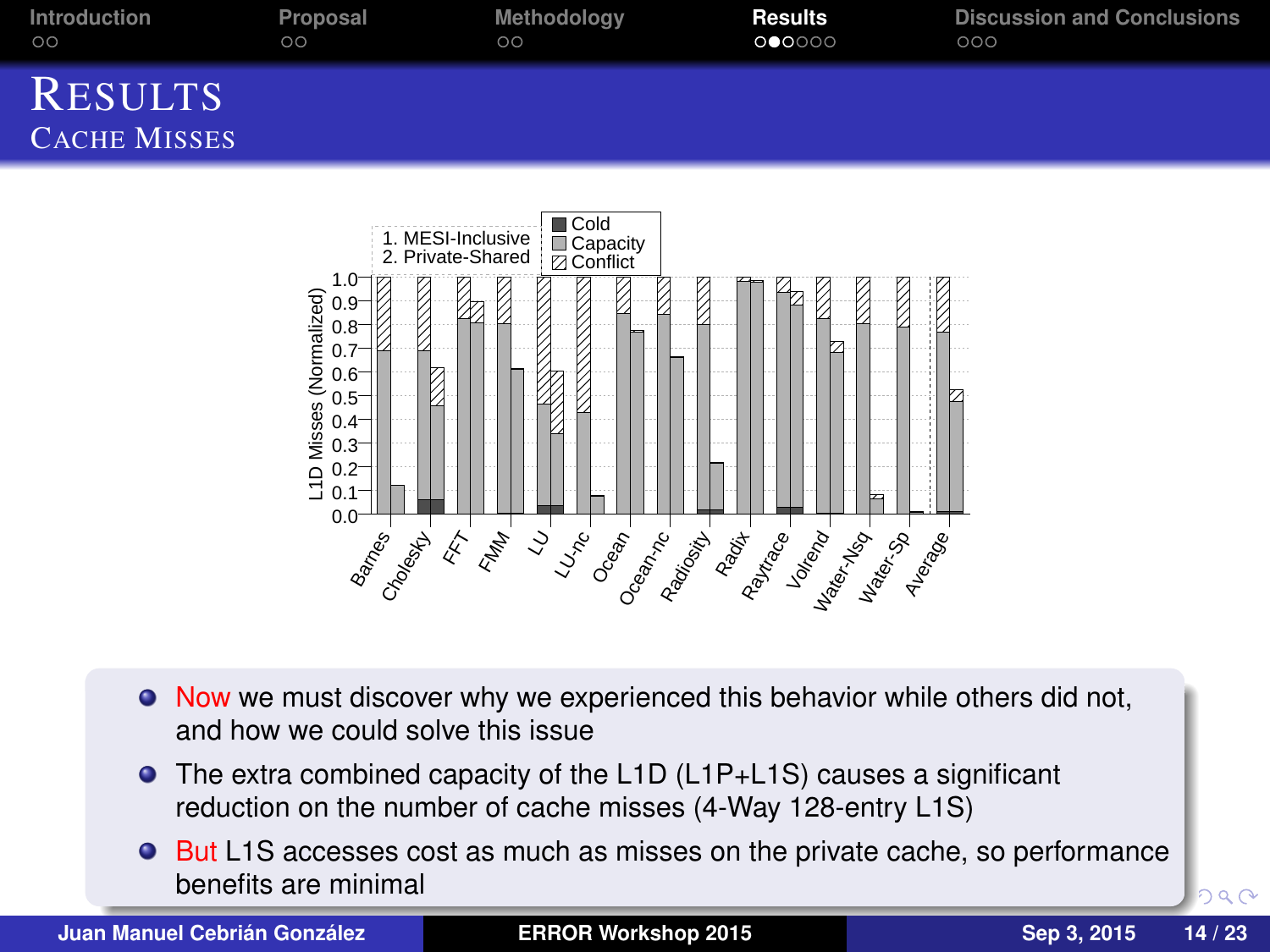| Introduction                      | Proposal | Methodology | Results | <b>Discussion and Conclusions</b> |
|-----------------------------------|----------|-------------|---------|-----------------------------------|
| $\circ$                           | ററ       | ററ          | 000000  | 000                               |
| <b>RESULTS</b><br>NETWORK TRAFFIC |          |             |         |                                   |



- $\bullet$  Huge increment in traffic due to the shared cache (around 13 $\times$  on average)
- High variability that **but** similar performance degradation
- **•** Performance penalty only critical for those applications that have shared accesses in their critical path of execution

4 0 8  $\leftarrow$   $\leftarrow$   $E|E \cap Q$ 

ミャマミ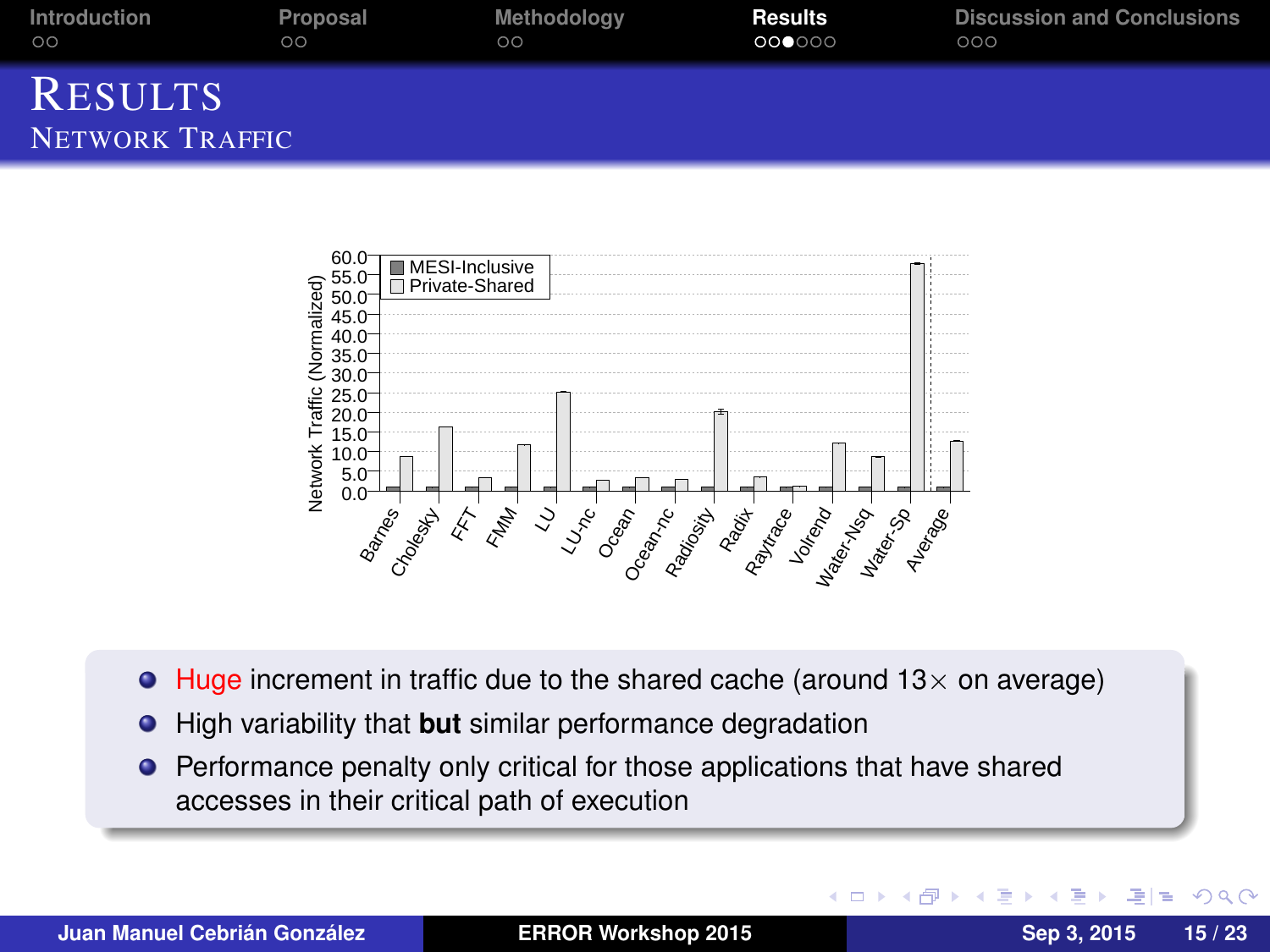| Introduction                                                  | Proposal | Methodoloav | <b>Results</b> | <b>Discussion and Conclusions</b> |
|---------------------------------------------------------------|----------|-------------|----------------|-----------------------------------|
| $\circ$                                                       | 00       | ററ          | 000000         | 000                               |
| <b>RESULTS</b><br><b>OTHER APPROACHES: CENTRALIZED DESIGN</b> |          |             |                |                                   |



Custom Layout. Place all L1S in the centre of the layout

 $E|E \cap Q$ 

 $\left\{ \begin{array}{ccc} 1 & 0 & 0 \\ 0 & 1 & 0 \end{array} \right.$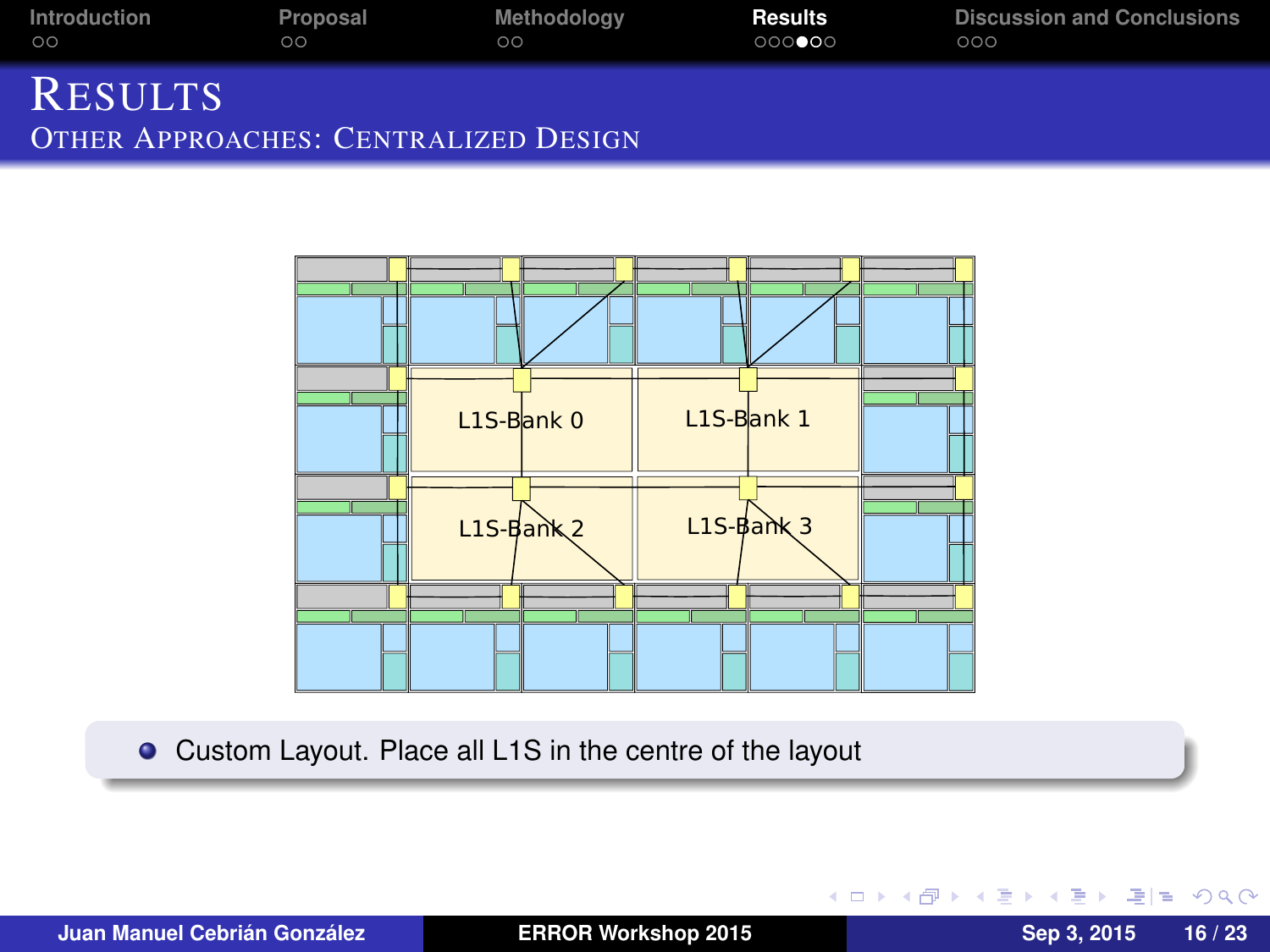| Introduction   | Proposal | Methodology                             | Results | <b>Discussion and Conclusions</b> |
|----------------|----------|-----------------------------------------|---------|-----------------------------------|
| ററ             | ററ       | ററ                                      | 000000  | റററ                               |
| <b>RESULTS</b> |          | OTHER APPROACHES: CENTRALIZED DESIGN II |         |                                   |



- $\bullet$  Runtime increased (3.9x vs 3.4x)
- Network traffic slightly decreased (10x vs 13x)  $\bullet$
- Less hops but more contention on L1S controllers

4 0 8  $\leftarrow$   $\leftarrow$  $\mathbf{p}$ Э×  $\mathcal{A}$ Ε l tel  $QQQ$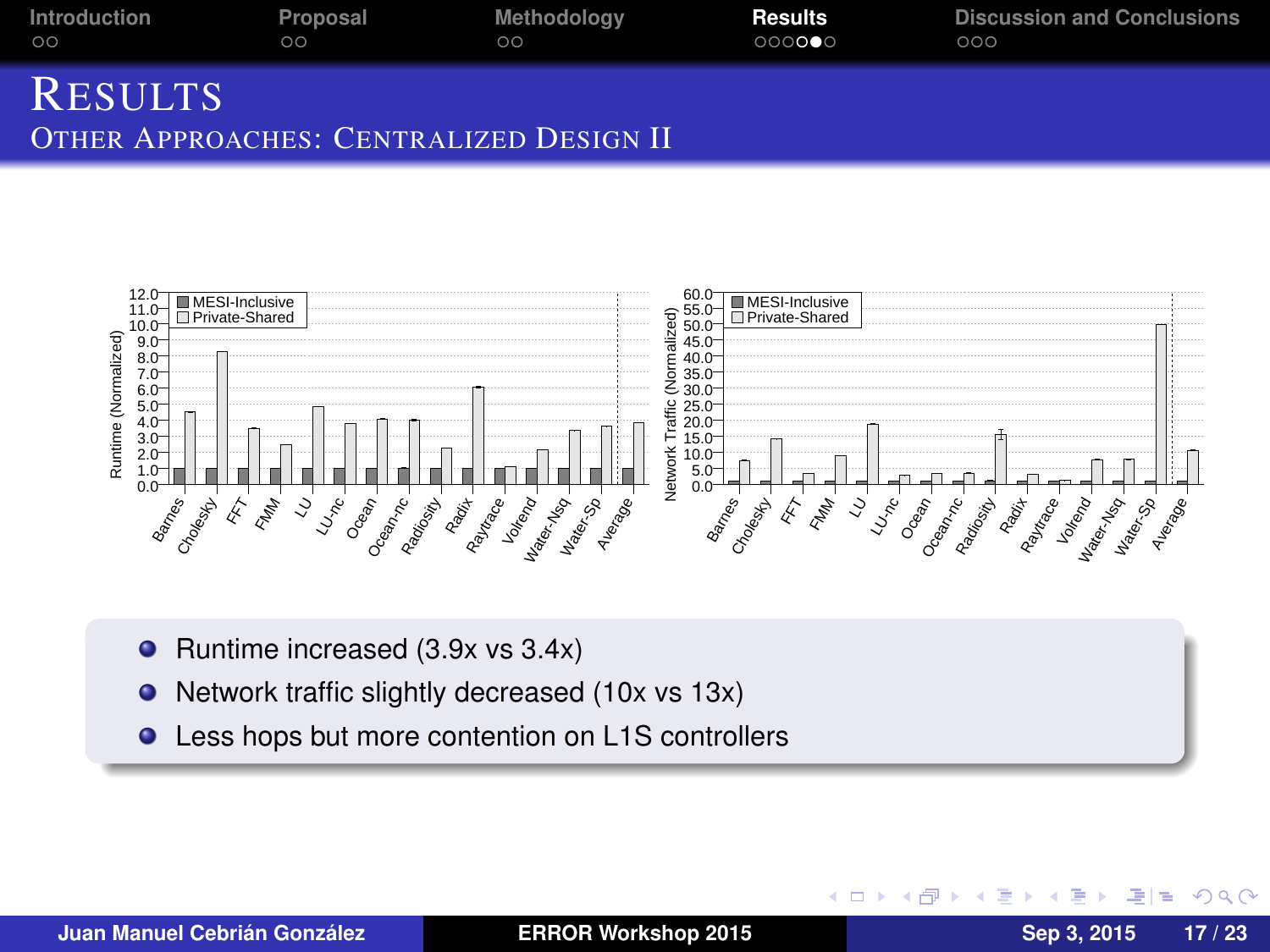| Introduction   | Proposal | Methodology | <b>Results</b> | <b>Discussion and Conclusions</b> |
|----------------|----------|-------------|----------------|-----------------------------------|
| ററ             | ററ       | ററ          | 00000          | 000                               |
| <b>RESULTS</b> |          |             |                |                                   |





- $\bullet$ Idealized network (P2P, without contention)
- Runtime increased by 25%, network traffic increases by 7x  $\bullet$
- Even in this optimistic design the L1S accesses outweigh the gains from removing the coherence protocol

4 0 8 ×. 石 l =  $\Omega$ 

Ε

∋⇒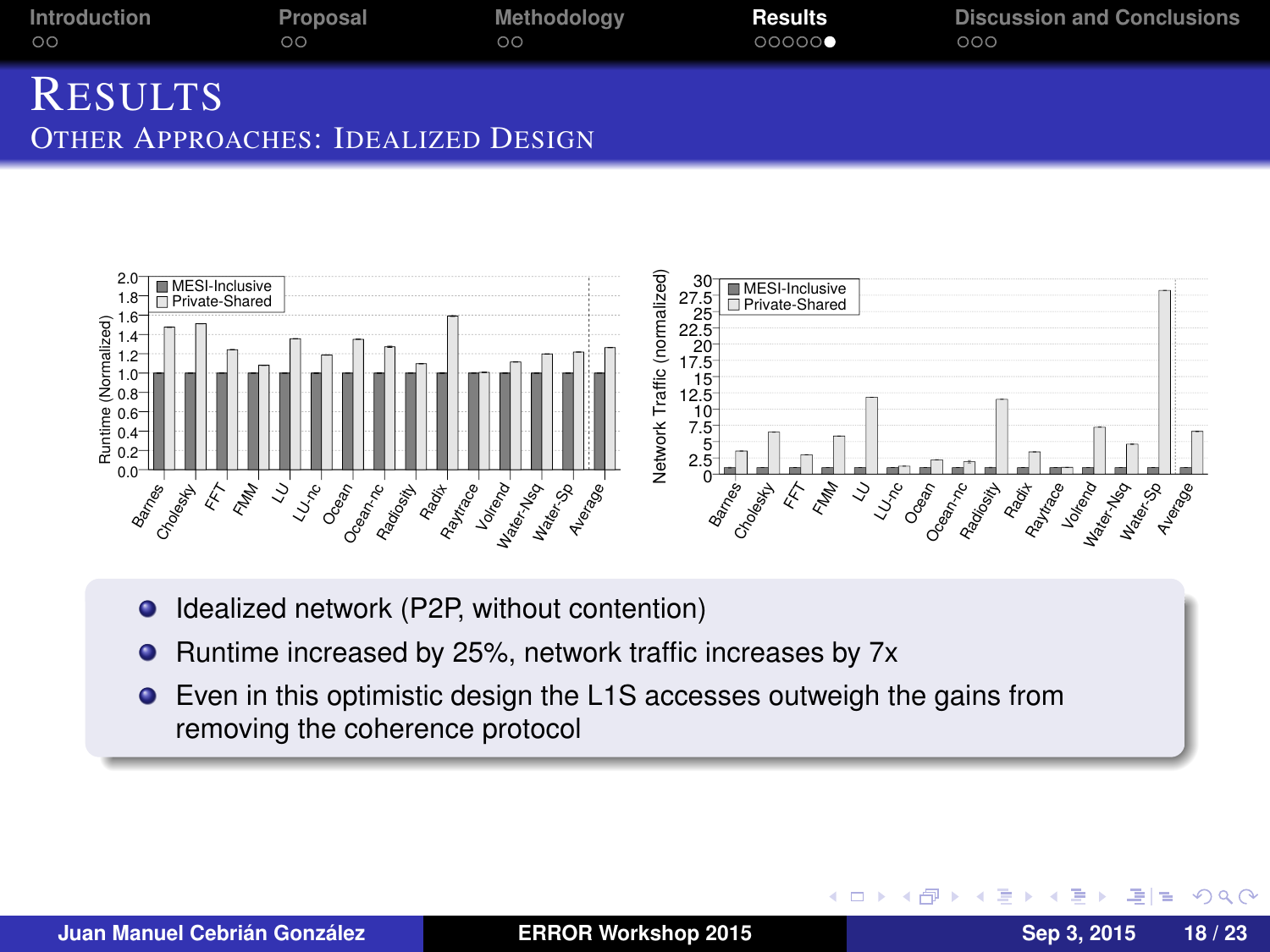| Introduction   | Proposal | Methodology | <b>Results</b> | <b>Discussion and Conclusions</b> |
|----------------|----------|-------------|----------------|-----------------------------------|
| $\circ$        | ററ       | ററ          | 000000         | 000                               |
| <b>OUTLINE</b> |          |             |                |                                   |

1 I[NTRODUCTION](#page-2-0)

**P[ROPOSAL](#page-8-0)** 

<sup>3</sup> M[ETHODOLOGY](#page-11-0)

**R[ESULTS](#page-14-0)** 



4 0 8

<span id="page-22-0"></span>AD A B D A B D B H D A G A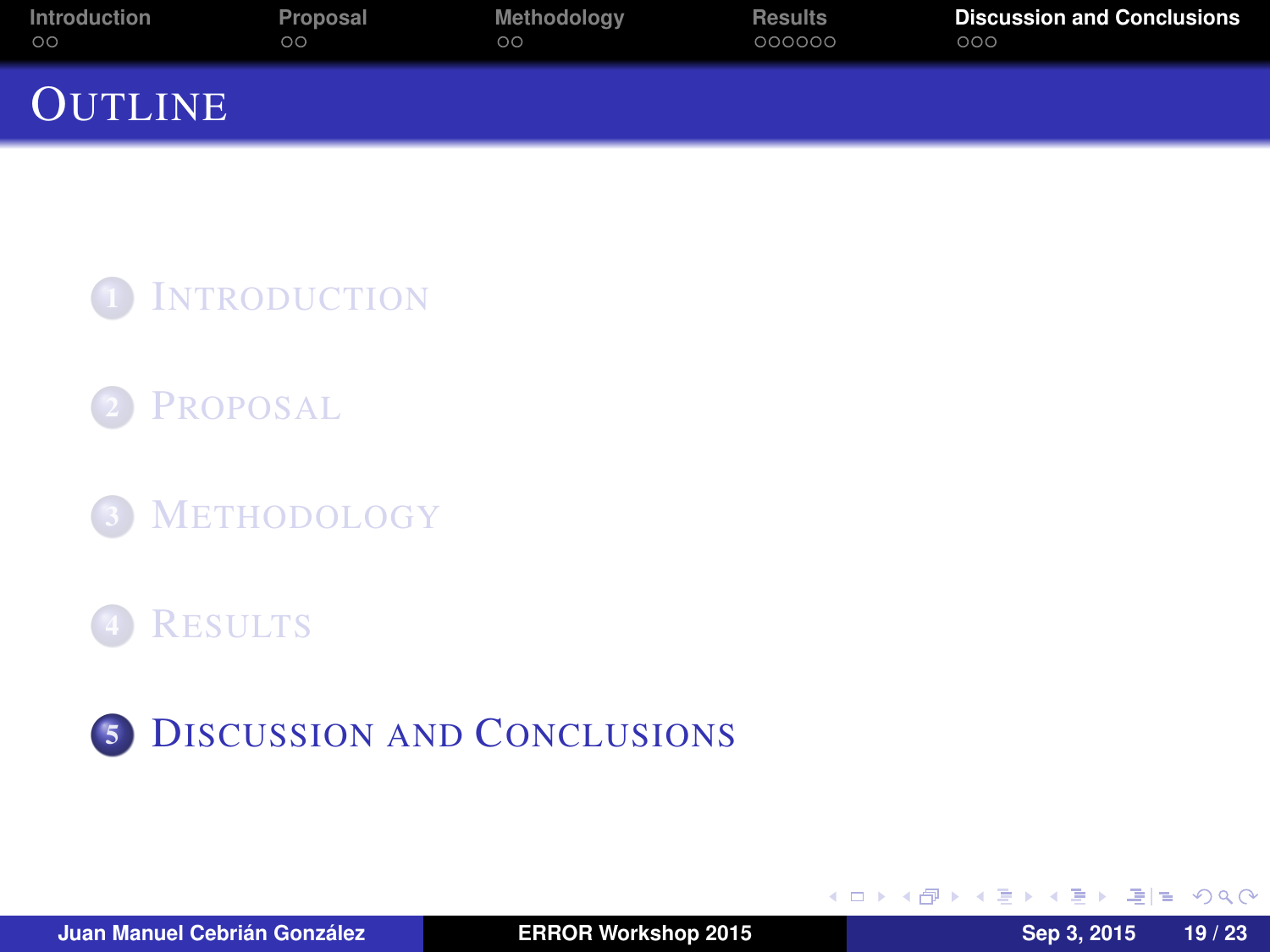| Introduction                                 | Proposal | Methodoloav | <b>Results</b> | <b>Discussion and Conclusions</b> |
|----------------------------------------------|----------|-------------|----------------|-----------------------------------|
| ററ                                           | ററ       | ററ          | 000000         | $\bullet$                         |
| <b>DISCUSSION</b><br>PRIVATE AND SHARED DATA |          |             |                |                                   |



- 52% shared accesses does not match the literature (10%)
- Build a model based on empirical data to estimate performance based on the  $\bullet$ amount of private and shared accesses

**Juan Manuel Cebrián González [ERROR Workshop 2015](#page-0-0) Sep 3, 2015 20 / 23**

K ロ > K 個 > K ミ > K ミ > ミ = の Q Q Q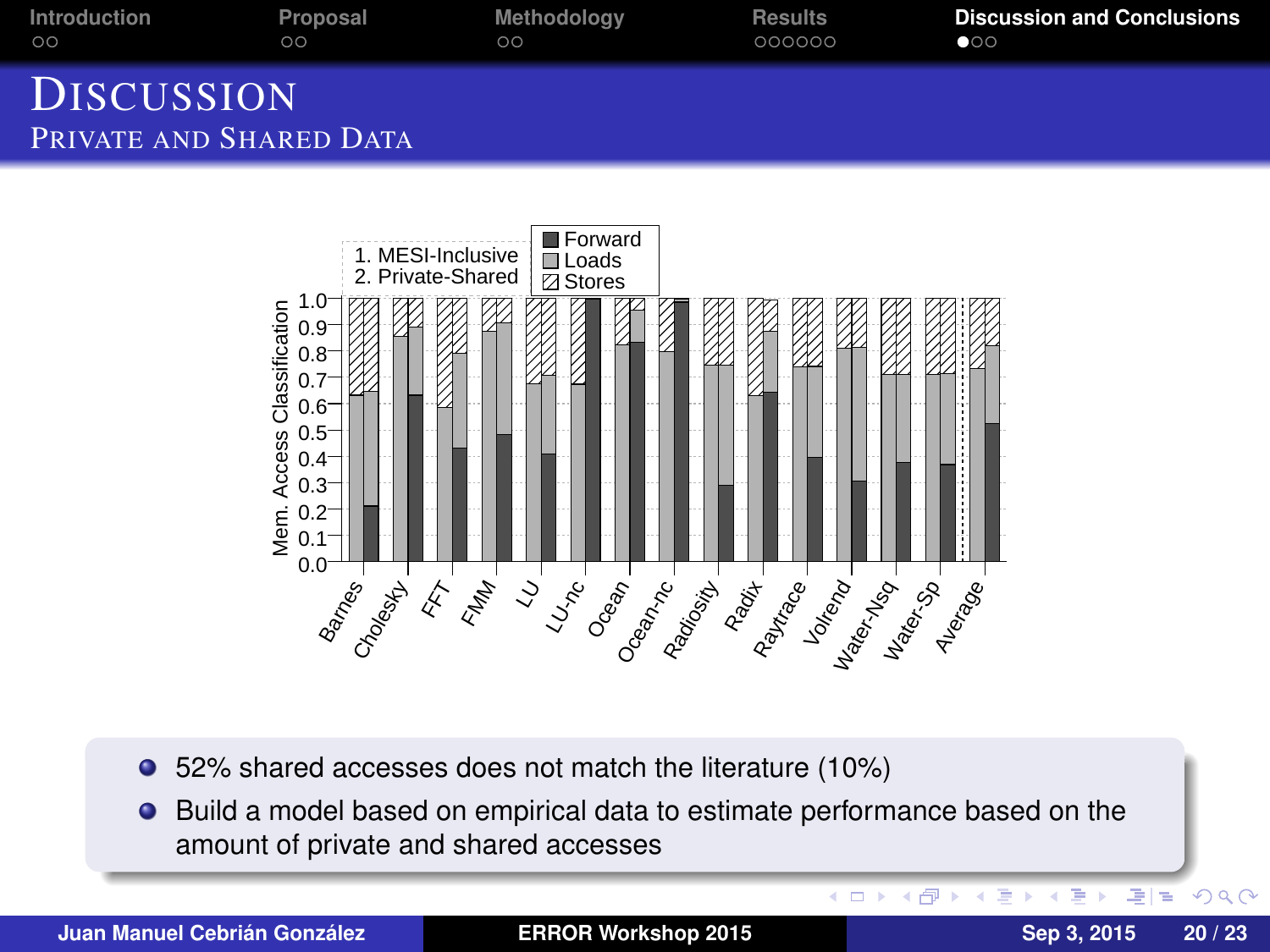| Introduction                           | Proposal | Methodology | <b>Results</b> | <b>Discussion and Conclusions</b> |
|----------------------------------------|----------|-------------|----------------|-----------------------------------|
| ററ                                     | ററ       | ററ          | 000000         | $\circ \bullet \circ$             |
| <b>DISCUSSION</b><br>PERFORMANCE MODEL |          |             |                |                                   |



- **•** Based on access and miss latencies to both private and shared caches
- **E** Even for 10% ratio we still have a 60% performance degradation
- But we are modeling a latency-oriented architecture
	- NVIDIA architectures separate private and shared data (programmer)

KED KAR KERKER EE KORA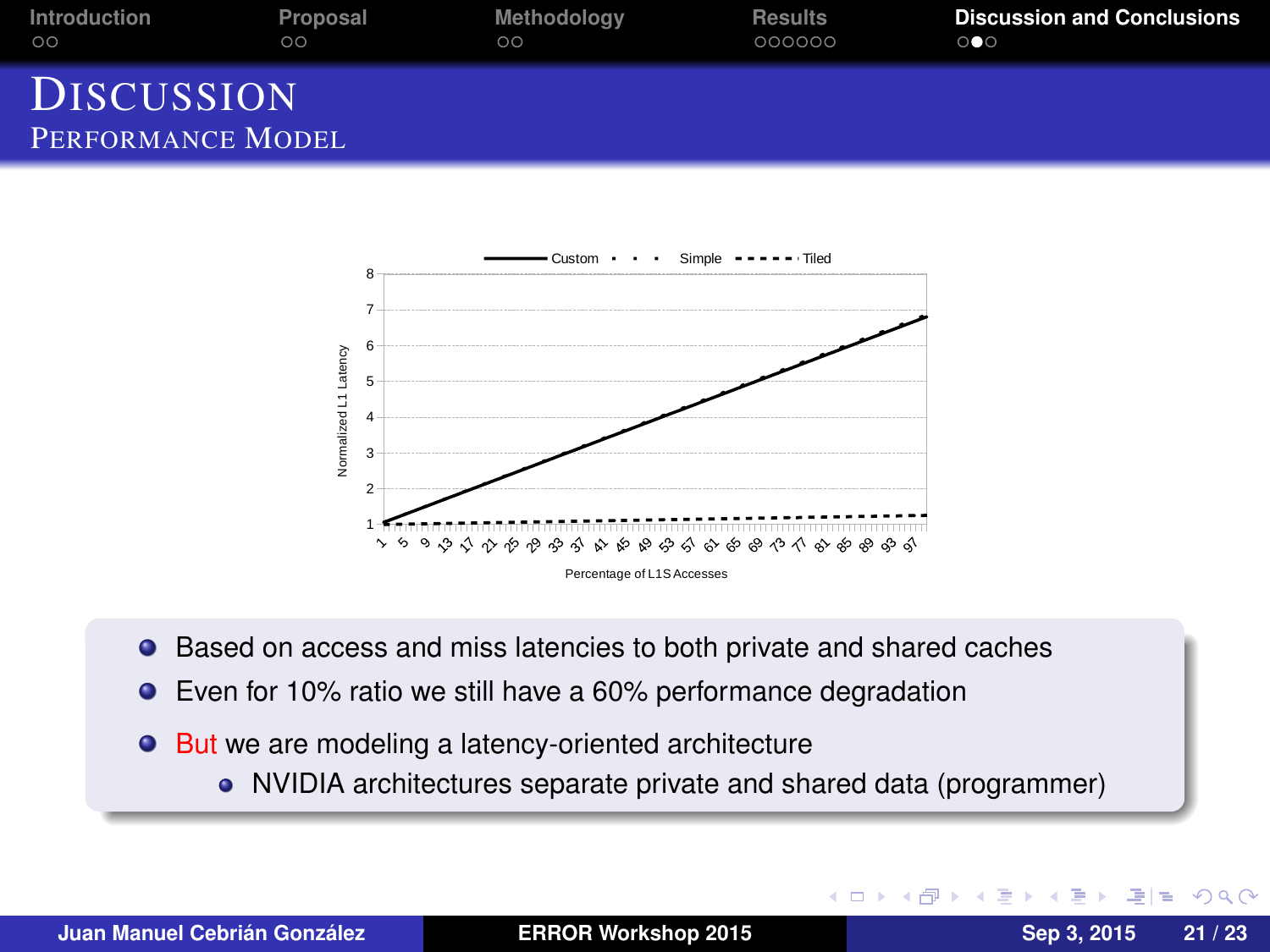| Introduction                            | Proposal | Methodoloav | <b>Results</b> | <b>Discussion and Conclusions</b> |
|-----------------------------------------|----------|-------------|----------------|-----------------------------------|
| $\circ$                                 | $\circ$  | ററ          | 000000         | $\bigcirc$ $\bigcirc$ $\bullet$   |
| <b>DISCUSSION</b><br><b>CONCLUSIONS</b> |          |             |                |                                   |

#### **CONCLUSIONS**

- We analyze a dedicated cache design that takes into consideration the nature of the data being accessed. Our results show two main drawbacks that limit the usability of our implementation:
	- Low accuracy on the classification mechanism (can be improved to 90%)
	- Huge increase of the latency of shared accesses (due to the interconnection network. 6.75 ideal to 23 cycles realistic latency).
- We believe there is also room for improvement by using a specialized network since our design only requires 8 bytes to be sent as control/request plus 16 bytes to be returned (control  $+$  data word).
- With improved accuracy for access clasisfication and reduced network latency, we believe our approach can become useful as the number of cores increases and coherence protocols face more scalability issues.
- Additional research is needed to discover the number of cores required to make the dedicated design feasible in terms of performance.
- Throughput oriented cores (GPUs or accelerators like the Xeon Phi) can also benefit from our design, since additional memory latency is usually hidden in those systems by swapping execution threads.

<span id="page-25-0"></span> $2990$